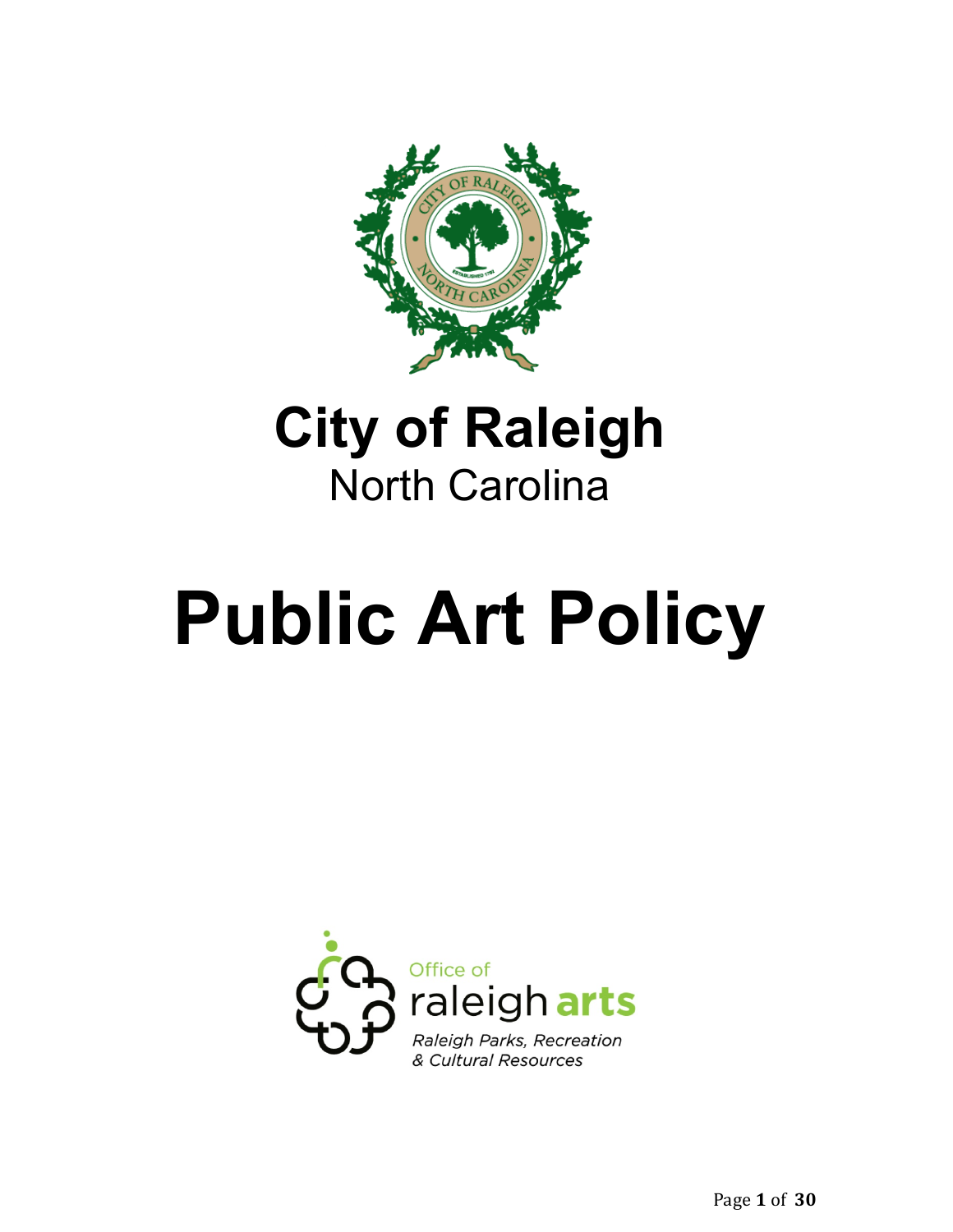# **DOCUMENT SUMMARY**

Public art serves as a crucial component in the City of Raleigh's civic and cultural life. The City intends to integrate a wide range of artworks reflecting diverse artistic disciplines and points of view into public locations throughout the community. In support of this goal, this document outlines the policy that facilitates the development of public art throughout the City. It provides a guide for City departments considering the placement of public art. To successfully implement this policy, City department heads should ensure that employees are familiar with the procedures herein for proper compliance and execution.

The following sections outline the purpose of the City of Raleigh Public Art Policy, the acceptable criteria for project types and the process for implementing and realizing public art projects.

**Section 1** contains introductory information, the criteria for art selection, information about the development of a public art master plan and the process for identifying and selecting art and artists. Raleigh's public art program, which determines and implements the funding apparatus for current and future Percent for Art public art projects, is fundamental to the public art process.

**Section 2** addresses key personnel and agencies and explains their roles as they relate to public art and the Municipal Art Collection.

**Section 3** discusses the Municipal Art Collection, including its operations, collection care and management responsibilities (acquisitions, maintenance and placement).

**Section 4** explains deaccessioning of artworks already in the City's possession.

**Section 5** encompasses a glossary of important definitions.

**Section 6** contains an appendix detailing the public art program's project implementation process, including artist selection, contractual agreements and project design. It reproduces in their entirety City ordinances that established the public art program in 2009. Section 6 also contains policies on acquisitions and citizen-initiated public art projects.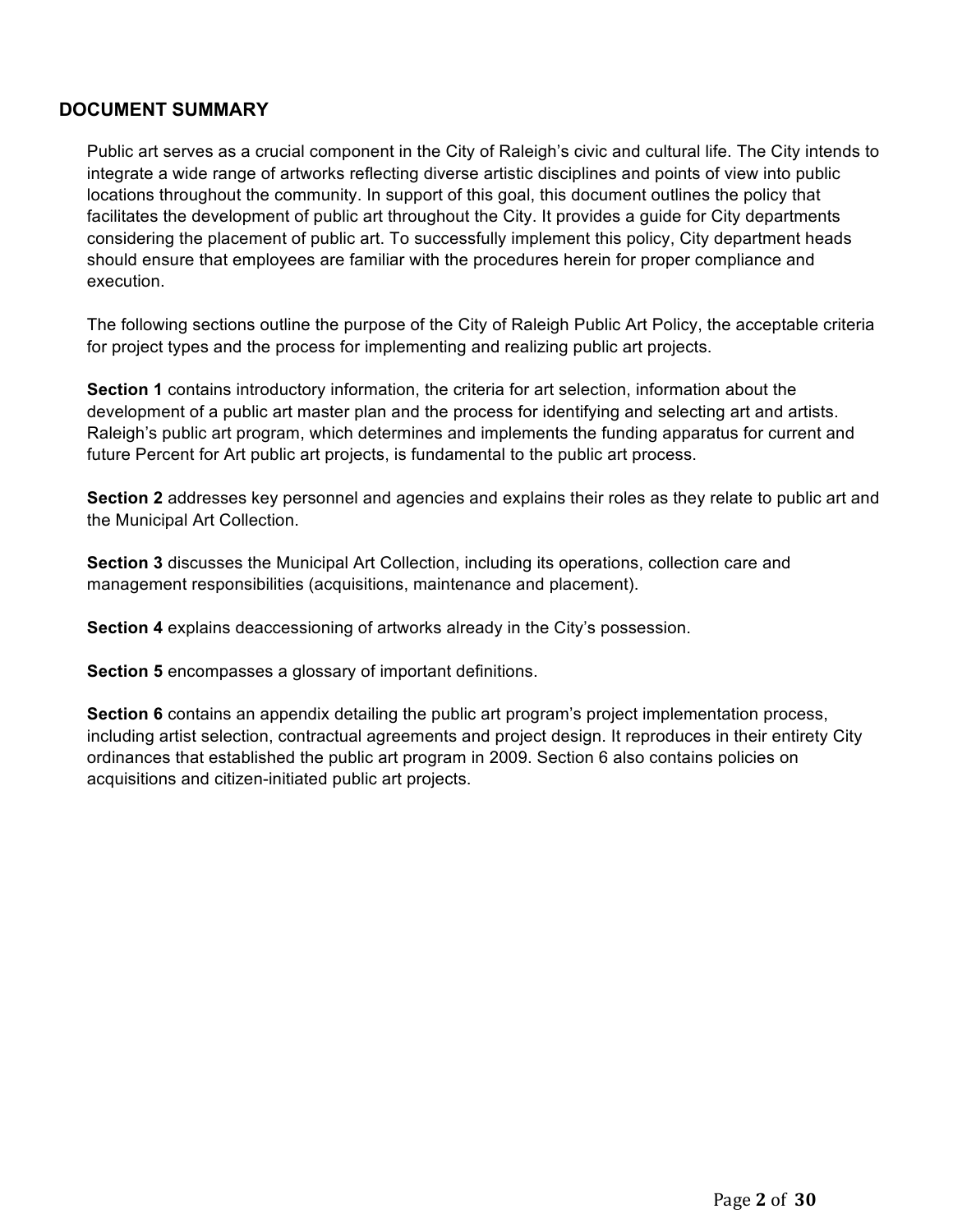# **TABLE OF CONTENTS**

#### **Section 1 - Public Art in Raleigh**

- 1.1Purpose
- 1.2 Appropriation and Allocation of Percent for Art Funds
- 1.3 Percent for Art Process
- 1.4 Public Art Project Types
- 1.5 Criteria for Selection
- 1.6 Criteria for Non-Acceptance
- 1.7 Community Input
- 1.8 Public Art Master Plan
- 1.9 Public Art Project Selection Methods
- 1.10 Art in Private Development

#### **Section 2 - Roles and Responsibilities**

- 2.1 Raleigh City Council
- 2.2 City of Raleigh Arts Commission
- 2.3 Public Art and Design Board
- 2.4 Office of Raleigh Arts
- 2.5 Executive Director, Office of Raleigh Arts
- 2.6 Public Art Director, Office of Raleigh Arts
- 2.7 Site Agencies / City Departments
- 2.8 Artist Selection Panel

#### **Section 3 - Municipal Art Collection**

- 3.1 Acquisition Types
- 3.2 Acquisition Review and Acceptance Process
- 3.3 Collections Maintenance and Responsibilities
- 3.4 Maintenance Procedures
- 3.5 Placement of Works of Art
- 3.6 Municipal Loan Program

#### **Section 4 - Deaccessioning Policy and Procedures**

- 4.1 Criteria for Deaccessioning
- 4.2 Procedure for Deaccessioning
- 4.3 Manner of Disposition
- 4.4 Use of Net Proceeds from Deaccessioning
- 4.5 Records

#### **Section 5 – Definitions**

#### **Section 6 – Appendix**

- Percent for Art Public Art Program Process
- 6.1 Artist Selection Panel Membership
- 6.2 Artist Selection Panel Process
- 6.3 Contractual Agreements
- 6.4 Design Development and Review
- 6.5 Project Completion

#### Public Art Ordinances

- 6.6Ordinance No. 2009–563
- 6.7 Ordinance No. 2009–643
- 6.8 Ordinance No. 2011–874
- 6.9 Ordinance No. 2016-606

#### Related Policies

- 6.10 Review and Acceptance of Citizen-Initiated Artworks on City Property
- 6.11 Acquisition Policy, Municipal Art Collection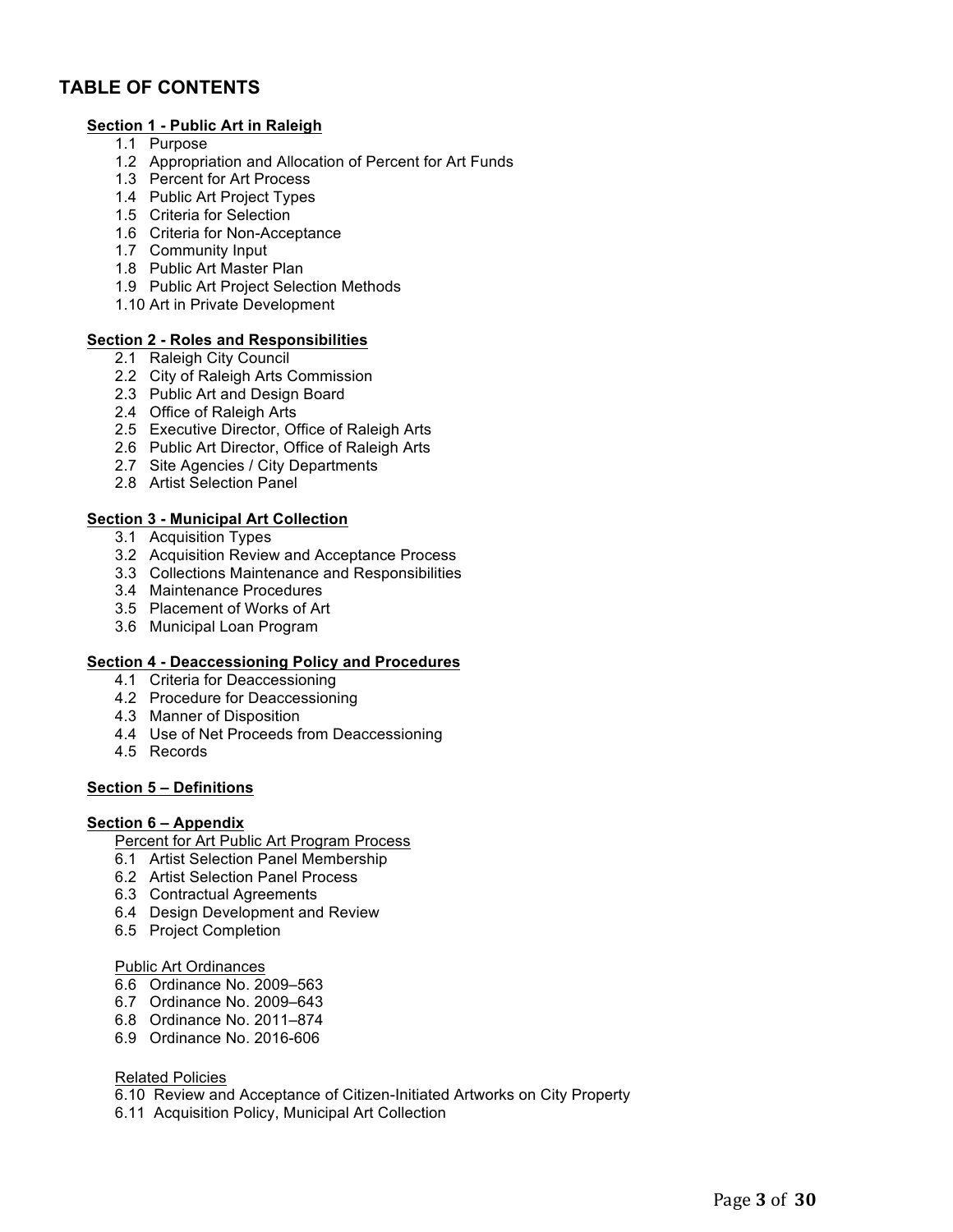# **Section 1 - Public Art in Raleigh**

The City of Raleigh recognizes the value of public art to its citizens and visitors. Public art matters because it is an essential building block for engaging, imaginative spaces that enliven the public realm, foster shared community interactions, celebrate our unique stories and collective history and inspire us to experience the world with fresh perceptions. We envision public works of art that transform and activate civic spaces and create a unique identity for Raleigh as a destination place. Significantly, public art plays a key role in Raleigh's 30-year Comprehensive Plan, adopted by the City Council in 2009. The Comprehensive Plan affirms the integral function of arts and culture in the City's enduring spirit and vitality.

The City of Raleigh commenced an exciting civic undertaking in 2009 with the creation of a public art program, joining hundreds of cities across the country with similar programs. The City public art program incorporates the work and ideas of artists and designers into public settings while creating connections among artists, project partners and communities. Prior to the program's establishment, the City of Raleigh Arts Commission (CORAC) developed select public artworks funded primarily with private donations, including the popular Red Wolf Ramble project. The public art program is administered by the Office of Raleigh Arts. It is directed by the CORAC and the Public Art and Design Board (PADB), with guidance from the Raleigh Arts Plan.

A primary aim of the CORAC, the PADB and the public art program is to raise public awareness of the impact of public art and its cultural and economic contributions. These include sustaining jobs, promoting the City's identity and civic pride, attracting visitors and developing vibrant, creative spaces.

#### **1.1 Purpose**

The purpose of this policy is to give direction for:

- Establishing a diverse collection of public artworks.
- Creating works of public art with the cooperation of the community.
- Involving local, regional and national artists of diverse backgrounds.
- Providing ongoing opportunities for artists to advance their art forms with temporary and permanent public artworks.
- Considering economic development and cultural tourism when advocating for public art.
- Understanding of public art and encouraging public dialogue.
- Incorporating art and design projects of the highest quality throughout the community, in essence creating a museum without walls and making art accessible to all.
- Providing a legacy of art and culture for future generations.

#### **1.2 Appropriation and Allocation of Percent for Art Funds**

The City established Percent for Art (PA) funds to administer and implement public art projects. PA funds are used for the selection, acquisition, installation, administration and maintenance of artworks and art projects commissioned or purchased through the public art program. The city manager appropriates PA funds concurrently with appropriations for City construction projects. Financial resources are maintained in accordance with accepted governmental accounting procedures. All appropriations to and allocations from PA funds occur in accordance with all legal restrictions associated with the source of financing.

Capital Improvement Program (CIP) projects that are required to be bid or otherwise contracted pursuant to the provisions of N.C.G.S. 143-129 and that provide significant general public access – for example, public safety centers, senior centers, cultural arts venues, parks and recreation facilities and streetscape projects such as gateway arteries and thoroughfares – are eligible for PA funding.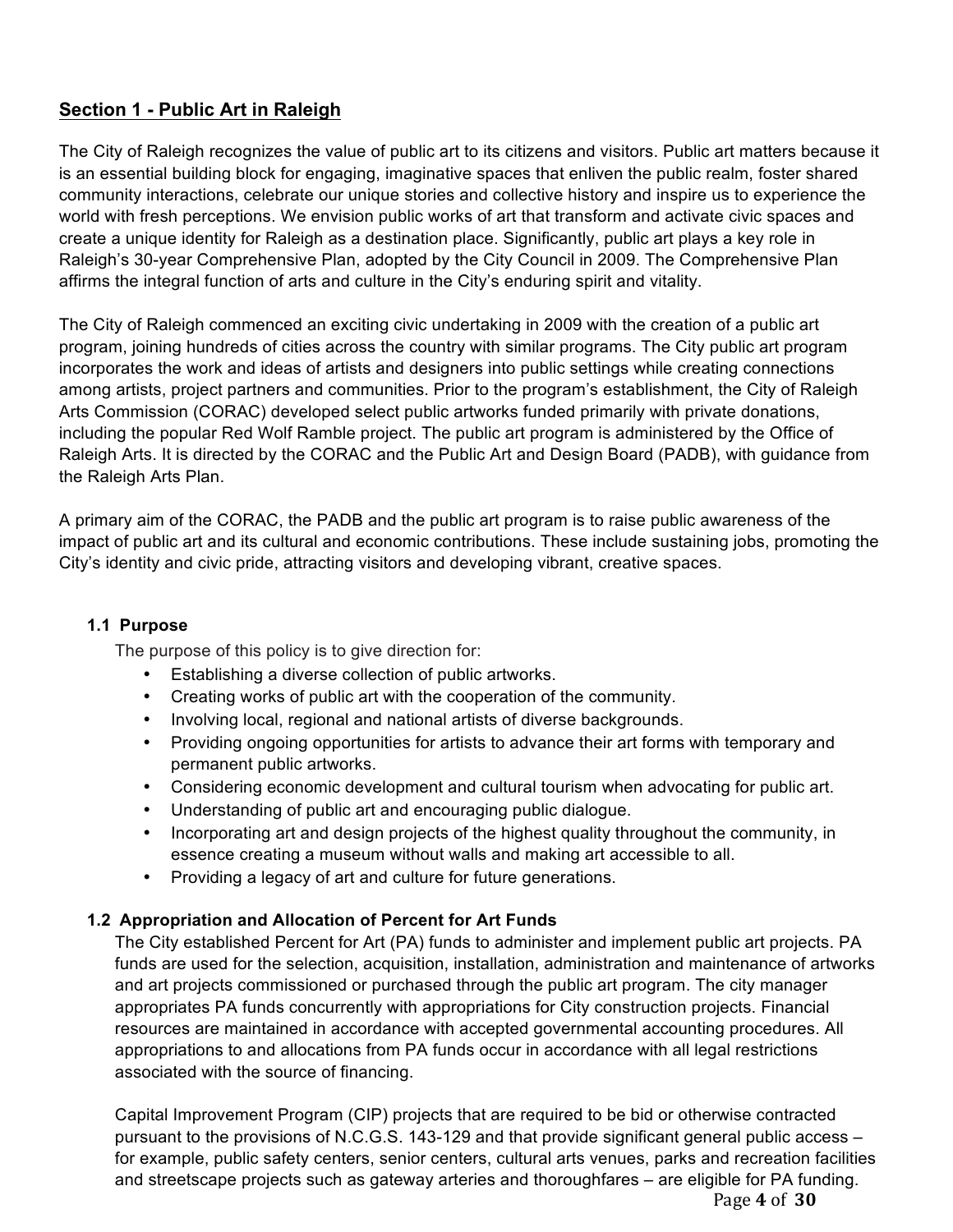The amount of PA funding for a project is one percent of estimated construction costs, based on the bid or other price obtained under the above-referenced statute. Land acquisition, professional services (architectural, engineering, surveying, etc.), furnishings and equipment and all other soft costs are not included in the amount subject to the one percent allocation.

The city manager reviews all eligible projects approved as a part of the annual CIP process and refers them to the PADB. If the city manager declines to refer a project that the PADB considers eligible for PA funding, it may ask the city manager to reconsider. The PADB collects all available information about the project, including budget, site, schedule and constituent interests and then determines the desirability of a call for artists and the nature and geographical extent of the call.

Some projects otherwise eligible under Sec. 9-10007 of the ordinance establishing PA funding may not be suitable for the installation of public art. If a project is deemed unsuitable for public art, one percent of its estimated cost may be placed into a General Application Pool (GAP) account for the acquisition and administration of public art. Money held in this account may be appropriated upon recommendation by the PADB. Money from this fund may be used to acquire art for public projects that do not qualify under Sec. 9-10007 or to supplement PA funding for another eligible project. GAP funds may also be used for artist design services, maquettes, shipping or other expenses, including administration of the program required to obtain and place artwork. It is permissible to spend more than one percent of a project's cost on art if the additional cost is privately funded or paid for by an additional allocation upon recommendation by the PADB.

After the funding amount is established for a PA project or designated for GAP, five percent of the PA project funds are allocated for administrative PA expenses.

# **1.3 Percent for Art Process**

The City follows specific guidelines for the creation of public art, including the formation of an artist selection panel, the panel's procedure for selecting artists and artwork for specific sites and the process for a project's acceptance into the Municipal Art Collection. See the appendix in Section 6 for details.

# **1.4 Public Art Project Types**

For the purposes of this document, works of public art may include but are not be limited to:

- Sculpture in the round, bas relief, mobiles, fountains, kinetic and electronic work in any approved material or combination of materials.
- Paintings in all media, including oils and acrylics, that are portable or permanently affixed, such as murals.
- Graphic arts, such as printmaking, drawing and banners.
- Mosaics, including works executed in tile, glass, stone or other materials.
- Crafts using clay, fiber and textiles, wood, metal, plastics, stained glass and other materials, both functional and ornamental.
- Photography, including digital and traditional photographic print media.
- Mixed media, which may include any combination of two- and three-dimensional forms of media, including collage.
- Earth works, environmental installations and environmental art.
- Ornamental or functional decorative elements designed by practicing artists or other persons submitting as artists, including design professionals who are not members of the City design team for the project.
- Light-based or luminal art that is experiential, site-specific or installation-based work that explores optical phenomena or work composed of transmitted light, artificial or natural light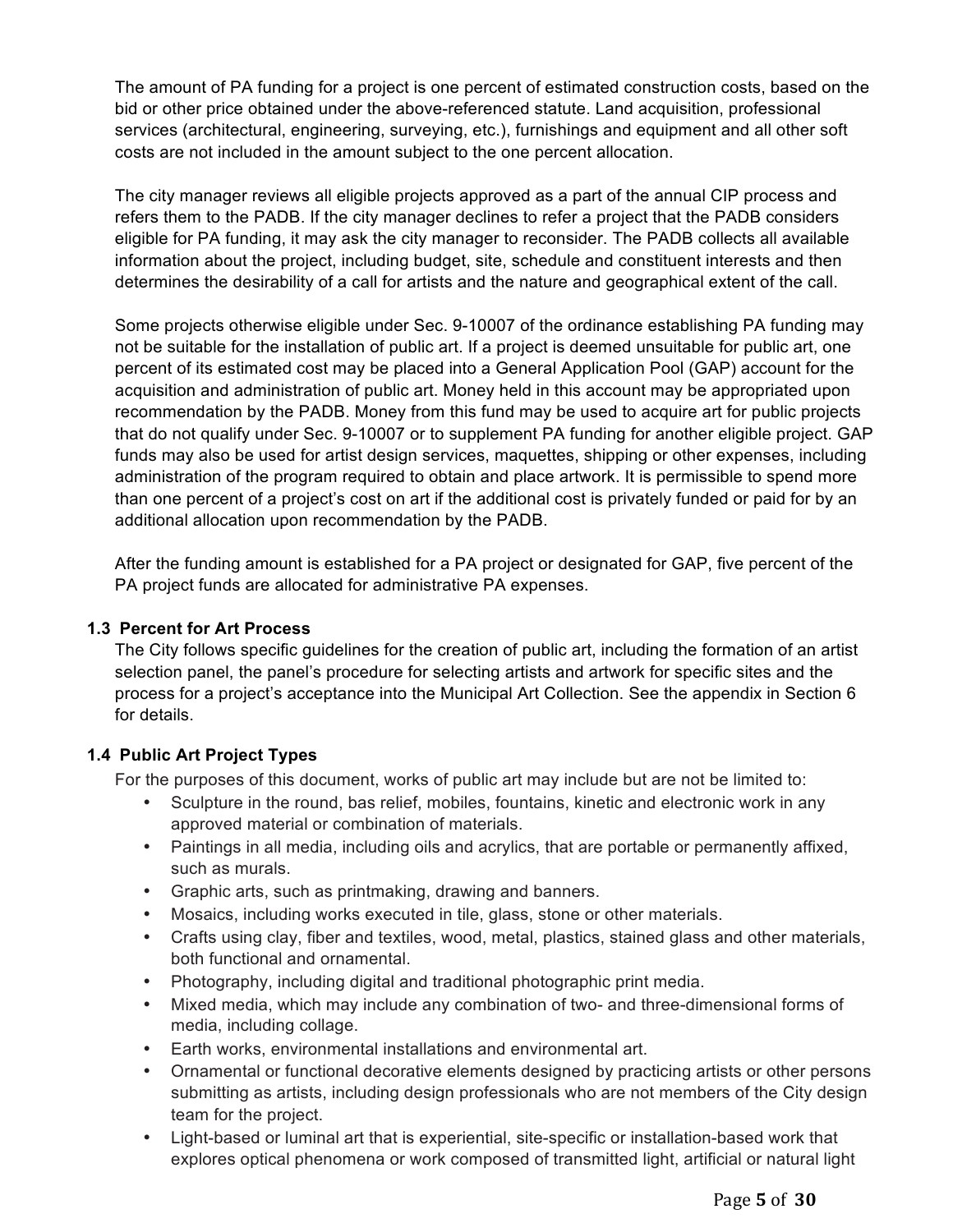sources, projections or sculpture that incorporates light sources as major compositional and expressive elements.

- Sound art or media with primarily aural-based expressive elements, including electronic, audio media, found or experimental sound sources.
- Video and animation, projected or displayed on a video monitor;
- Portable art that may be displayed at locations other than a substantially permanent location or adjacent to the project site.
- Temporary performance or time-based art.

# **1.5 Criteria for Selection**

The selection panel may consider the following questions when conducting reviews of proposed artwork:

#### *Aesthetic Quality and Artistic Merit*

- What has the artist accomplished with the work and does it align with the proposed project goals?
- Does the work under consideration have artistic merit?
- Is the work relevant to the City, its values, culture and people and does it contribute to the fabric of the City? Is the work an integral component of the overall project?
- Is the work of art appropriate for the community it serves?

# *Placement / Siting*

- What is the relationship of the work to the site? Is it appropriately scaled?
- Will the work help to anchor and activate the site and enhance the surrounding area?
- Will there be convenient public access to the site?
- Will additional parking or access accommodations be required?
- What are the utility requirements of the artwork?
- Does the artwork have a connection with the surrounding community?

#### *Fabrication, Handling and Installation*

- Are the projected costs accurate and realistic?
- Have written estimates been obtained from qualified technical support and fabrication contractors?
- Does a certain site present any special obstacles to installation?
- Can the work easily be removed if necessary?

#### *Maintenance Requirements*

- Is the work suitable for outdoor display or special indoor environments?
- Are the materials durable and will they last? Does the work have a limited lifespan due to built-in obsolescence or any inherent weakness?
- What are the existing or projected maintenance requirements of the work? Are they excessive or cost prohibitive? Are any unusual or ongoing costs likely?
- What are the artist's suggestions for protection of the work from vandalism?

#### *Liability and Safety*

- Is any aspect of the work a potential safety hazard?
- Does the work meet building code requirements?
- Does the work or any portion of the work require a professional seal (structural engineer, electrical engineer, etc.)?
- Will fencing or other types of security measures be required?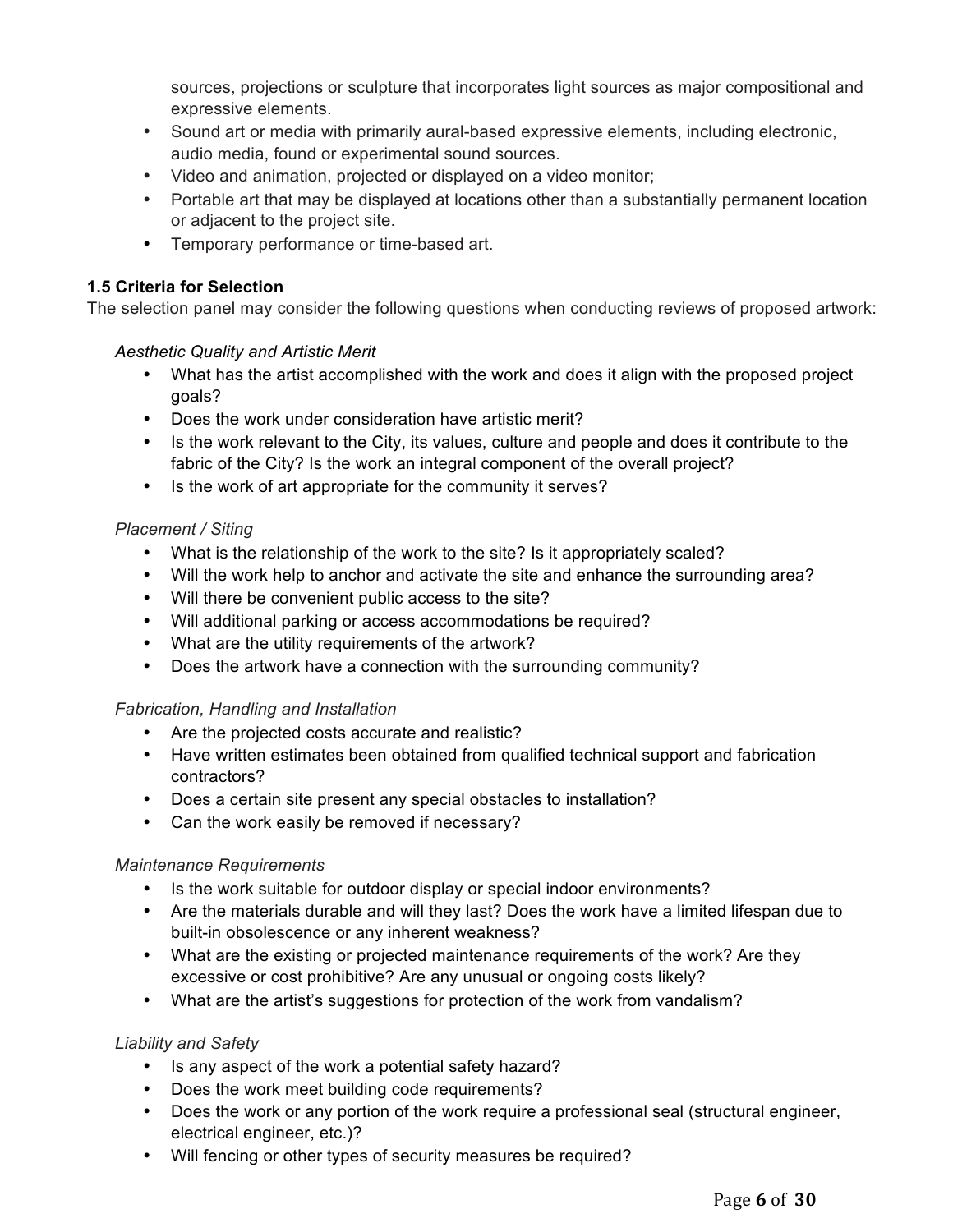# **1.6 Criteria for Non-Acceptance**

Artwork fails to meet professional standards for acceptable public art practice if one or more of the following applies:

- Faults of design or workmanship pose a public health or life safety hazard or diminish the value of the work.
- The artwork is fraudulent, inauthentic or appears to be of inferior quality relative to the quality of other works in the Municipal Art Collection.
- The artwork is not the original work of fine art, such as a sculpture or painting. If the artwork is one of a multiple, it will be accepted only as an authorized limited edition. In the case of fine art prints and photographs, a limited edition is 200 or fewer.

# **1.7 Community Input**

Community input on public art projects is part of the overall conceptual design development of a construction project. There are numerous opportunities for community involvement, public input and discussions of location, safety, maintenance. Community input and information-sharing may take place at neighborhood meetings or occur in other ways, such as:

- Reviews of existing plans, histories or public art plans for the site or area at meetings of City commissions, boards and other organizations.
- Surveys or interviews of nearby residents or site users.
- Hosted or facilitated internet discussions.
- Events such as public meetings, forums or design charrettes/ workshops.
- Cultural events and gatherings.

#### **1.8 Public Art Master Plan**

Over the past 25 years, the City has witnessed enormous growth and the concurrent need to support and increase cultural opportunities, including permanent and temporary public art, for residents and visitors. A report by the CORAC in 2008 outlined the critical goals and steps needed to develop a public art program. In response, the City Council passed the Half-Percent for Art ordinance in 2009, officially establishing the City's first public art program. (See ordinance in the appendix, Section 6.) In 2016, the City Council increased the Percent for Art allocation to one percent.

As discussed in the City of Raleigh's 2030 Comprehensive Plan, the CORAC, working with the PADB, looks forward to developing a Public Art Master Plan. This plan will provide a detailed framework for public art stewardship in Raleigh while setting forth policy measures and processes to enable the City to fulfill its public art objectives effectively and efficiently.

The Public Art Master Plan will:

- Advance goals for public art in the City of Raleigh.
- Identify opportunities and needs for public art across the City.
- Develop a strategy for the equitable distribution of public art in public places.
- Define maintenance requirements for public art.
- Identify opportunities for collaboration with entities such as the N.C. Department of Transportation to broaden the impact of public art.
- Reflect and document community input obtained during the master planning process.
- Establish the format and process of annual percent-for-art plans.
- Identify funding mechanisms for public art.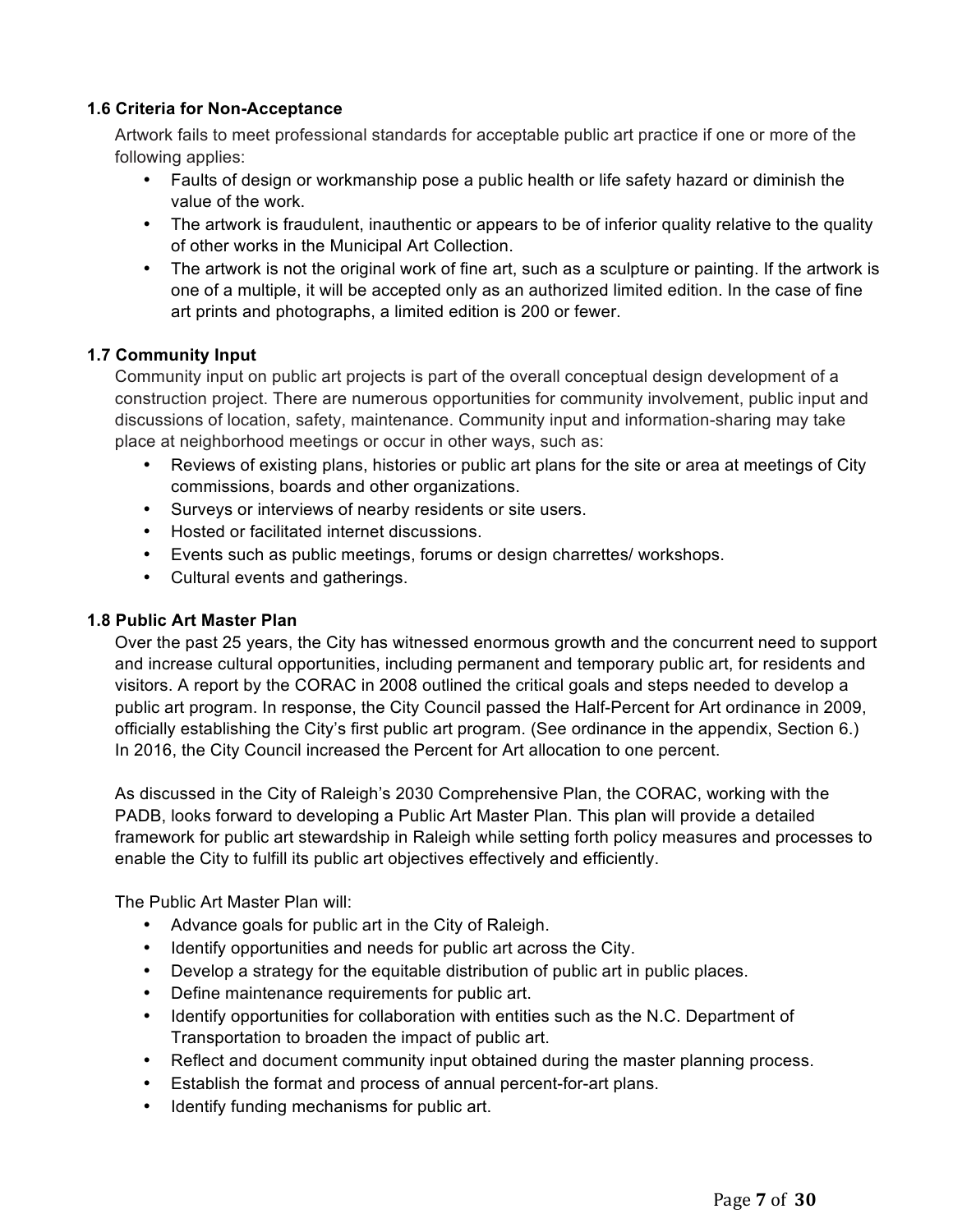# **1.9 Public Art Project Selection Methods**

One of the following selection methods may be used to select artists or artist teams for eligible public art projects:

• *Open Invitational/Open Entry*

This process is open to all qualified artists with possible limitations based on geographical or other eligibility criteria. Some competitions may also be open to other design professionals. The project is advertised and project guidelines are published. No fees will be charged to artists submitting materials and applications. A single artist may be selected, or a limited number of finalists may be paid an honorarium to prepare a specific site proposal and/or attend an interview with the selection panel.

#### • *Limited Invitational/Focused Invitational*

Selected artists are invited to enter a competition or are pre-selected as candidates for a particular project or site. Artists are considered for a commission by invitation only. The Office of Raleigh Arts and members of the selection panel generate the names of artists to be invited. A finalist may be asked to submit a proposal in the form of a drawing or maquette and/or attend an interview with the selection panel. This method generally applies when a certain type of artwork or certain qualifications and experience are required, such as sculpture competitions, site-specific works and works requiring design team expertise.

#### **1.10 Art in Private Development**

As municipal public art programs have become increasingly common throughout the nation, private developers are demonstrating a growing commitment to public art. The City of Raleigh does not have a formal policy regarding art in private development. However, the 2030 Comprehensive Plan states that public art should be incorporated into both public and private development.

#### Specifically:

*Action AC 1.2: Develop a public art master plan that reflects a coordinated vision to bring privately-funded art to the public realm. The plan should highlight significant places in the City and include an inventory of possible future sites for public art*.

*Action AC 1.4: Explore innovative public and private funding opportunities for public art*.

Accordingly, the City encourages creative public/private partnerships that enhance the profile of art in the City, support the City's mission and Public Art Policy and contribute to a culturally vibrant and aesthetically beautiful destination.

# **Section 2 - Roles and Responsibilities**

The following roles and responsibilities related to this Public Art Policy apply to groups and individuals. Each of the following groups and individuals has reviewed the City of Raleigh resolution pertaining to ethical responsibilities (Resolution No. 1988-955A) and is expected to abide by its terms and provisions, thereby ensuring that representatives from each agency operate within acceptable standards of conduct.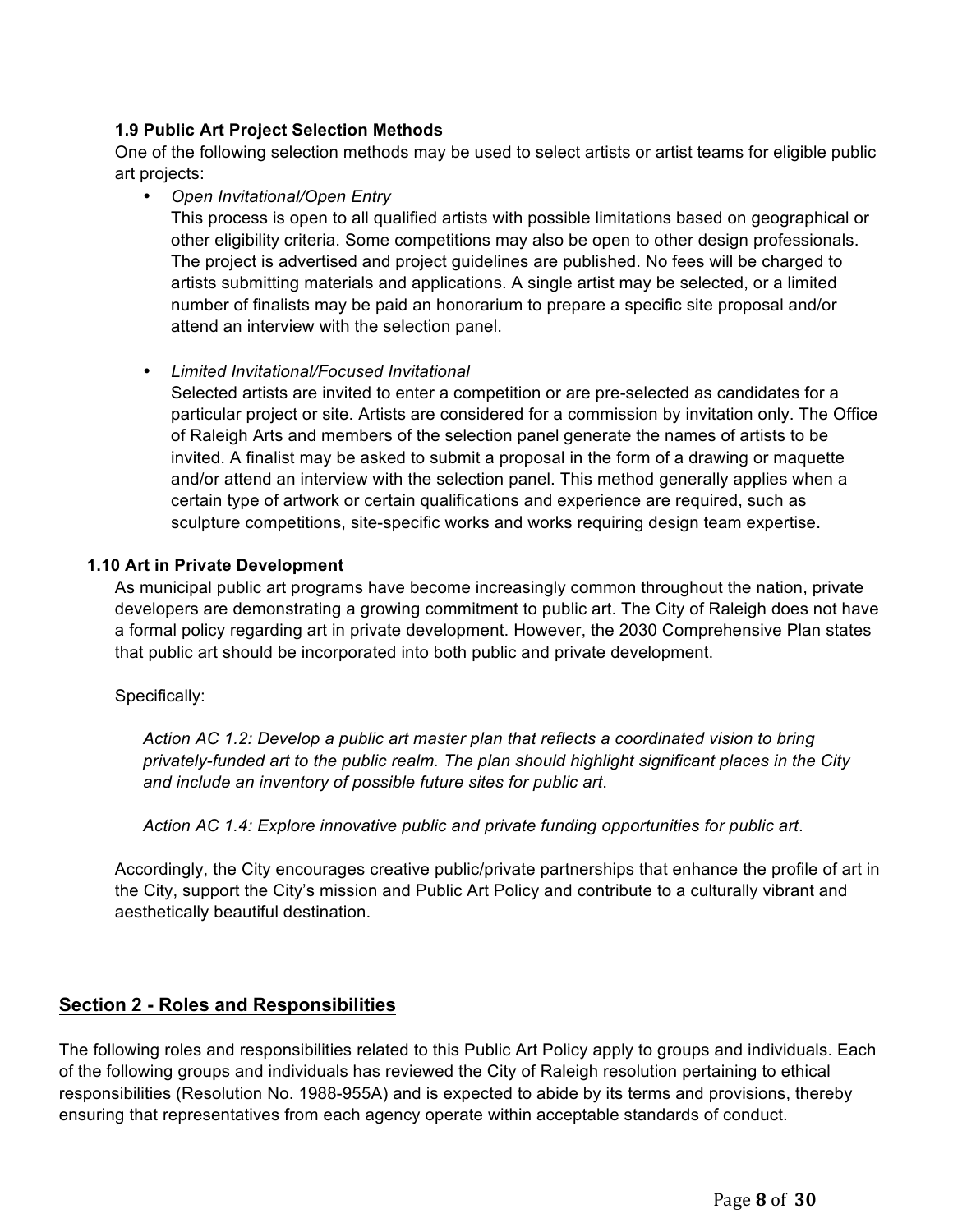# **2.1 Raleigh City Council**

The City Council periodically reviews the Public Art Policy and related documents to assess compliance by City departments. The City Council appropriates Percent for Art funding.

#### **2.2 City of Raleigh Arts Commission**

The City of Raleigh Arts Commission (CORAC) is composed of members appointed by the City Council. Bylaws adopted by the City Council in 1977 established and govern the CORAC. The CORAC approves works of art before they are acquired or transferred, sold or deaccessioned from the Municipal Art Collection. The CORAC advocates for public art in Raleigh and reviews public art projects not generated by Percent for Art (PA) funds.

Duties include but are not limited to:

- Establishing and approving curatorial and programmatic goals, policies and guidelines as they pertain to artwork acquired on behalf of the City.
- Approving the accession, care and deaccession of all donations of artwork accepted into the Municipal Art Collection.
- Reviewing the cleaning, repair and overall care of artwork in the Municipal Art Collection at the recommendation of the public art director and in compliance with currently accepted standards of care.
- Approving temporary public art projects that are not under the auspices of the Public Art and Design Board.
- Approving citizen-initiated public art projects with budgets under \$10,000.

# **2.3 Public Art and Design Board**

The Public Art and Design Board (PADB) is composed of individuals appointed by the chair of the CORAC. Bylaws adopted by the City Council in 2009 established and govern the PADB. The PADB is authorized to review and approve matters related to the PA public art program.

The PADB, in consultation with the public art director, the Office of Raleigh Arts staff and other City staff recommends the nature and placement of PA public art projects.

Duties include but are not limited to:

- Coordinating the development of this Public Art Policy with the CORAC.
- Reviewing and approving all issues related to PA projects, artist selection, design concepts and all other aspects of the public art program.
- Convening monthly or as needed to review issues related to PA selection panel recommendations, artist selections, project budgets and other program and project-related issues.
- Retaining the final authority for matters related to PA public art projects. The PADB may reject or reevaluate any related decisions, selections or recommendations and may recommend and authorize changes to the public art project in the best interest of the community, artists and others. The PADB reserves the right to reject selection panel recommendations or recommend modifications or changes.
- Providing guidance for citizen-initiated public art projects with project budgets over \$10,000 and approving or rejecting proposals for citizen-initiated projects.

#### **2.4 Office of Raleigh Arts**

The Office of Raleigh Arts administers the programs of the CORAC and the PADB, curates the Municipal Art Collection and coordinates public art projects.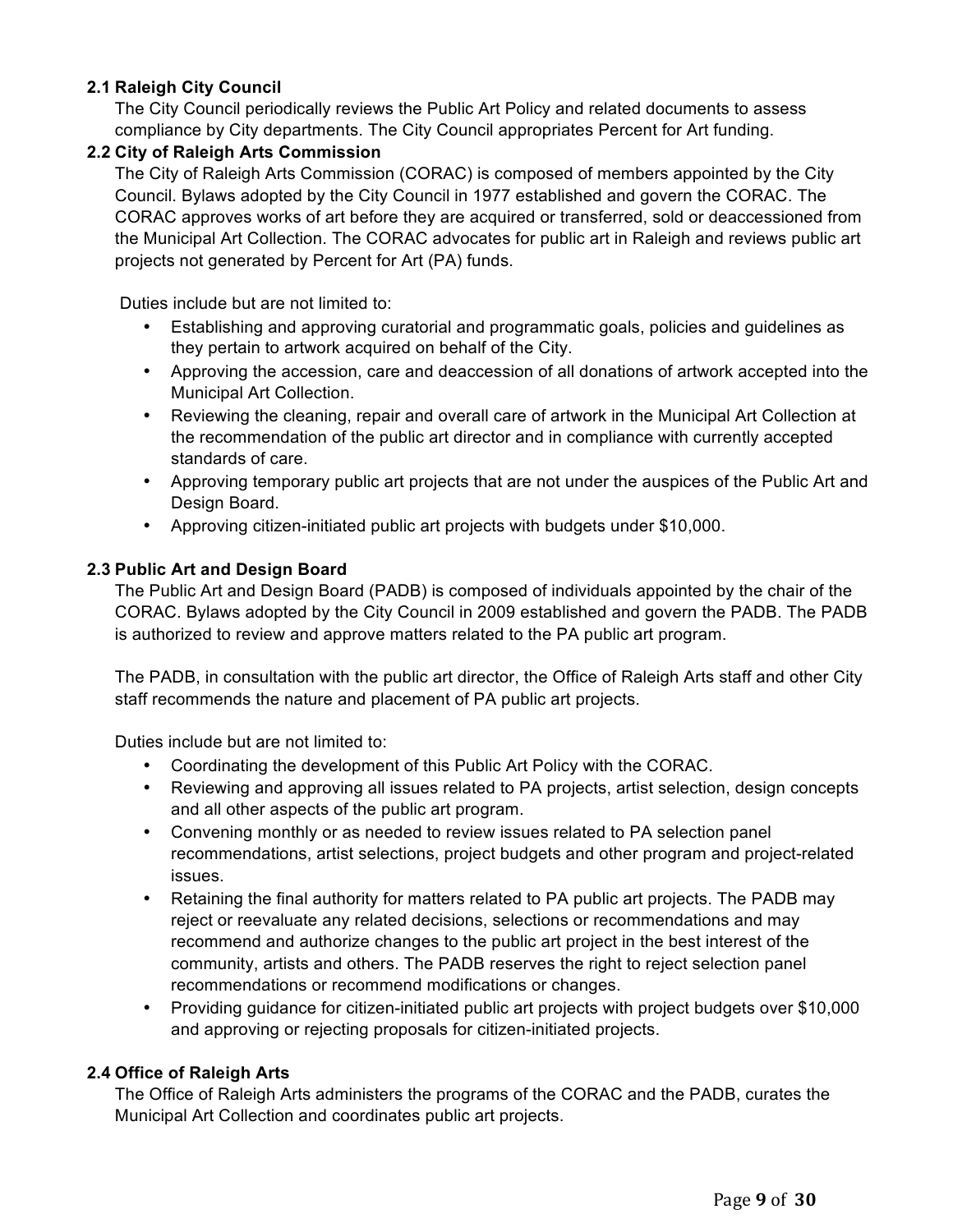# **2.5 Executive Director, Office of Raleigh Arts**

The executive director is responsible for supervising the work of the public art director in order to develop a vision for the curatorial and programmatic goals of the public art program. The executive director works to ensure that these goals are in concert with the broader mission and goals of the Office of Raleigh Arts and the City of Raleigh.

# **2.6 Public Art Director, Office of Raleigh Arts**

The public art director works with the executive director, the CORAC and the PADB to facilitate the vision for the curatorial and programmatic goals of the public art program. The public art director works to ensure that these goals are in concert with the broader mission and goals of the Office of Raleigh Arts and the City of Raleigh. The public art director is responsible for the overall management of art projects from inception to completion.

The public art director's responsibilities include but are not limited to:

- Working with site agencies and project teams to follow public art project guidelines, criteria and budgets for each project and facilitating inter-agency communication and interaction throughout the life of the project.
- Providing project management services as necessary throughout all phases of public art projects and providing periodic reports to the PADB and the CORAC.
- Soliciting comments and managing the public input process on public art projects in partnership with the sites' project managers.
- Soliciting review comments and approvals for proposed artworks from site agencies and other City departments as necessary regarding accessibility, safety, liability, feasibility and maintenance.
- Reviewing and evaluating artworks acquired for the Municipal Art Collection and developing broad curatorial and collections care policies for the Collection as a whole.
- Overseeing the proper documentation, inventory and management of the Municipal Art Collection and consulting with professional conservators when appropriate regarding conservation and maintenance.

#### **2.7 Site Agencies / City Departments**

Site agencies are the City departments conducting Capital Improvement Program (CIP) projects that generate PA funds and are the potential recipients of PA artworks. Site agencies are also City departments where artwork from the Municipal Art Collection or on loan from outside sources has been sited permanently or temporarily. These departments are accountable to the City Public Art Policy. This policy applies to City departments that display artwork using City funds in interior or exterior public spaces owned, leased and operated by the City or display privately funded works of art on City easements.

The director or an authorized representative in each site agency works with the public art director regarding artwork sited at the agency. The site agency's responsibilities include but are not limited to:

- Meeting with the public art director to discuss art projects and providing information and coordinating with the public art director to identify artwork donated to the site agency's jurisdiction for inclusion in the Municipal Art Collection.
- Ensuring that allocations for public art as provided through the department's construction budget are transferred and designated for use.
- Ensuring that public art-related coordination is included in the design and engineering consultant's scope of services agreement as required.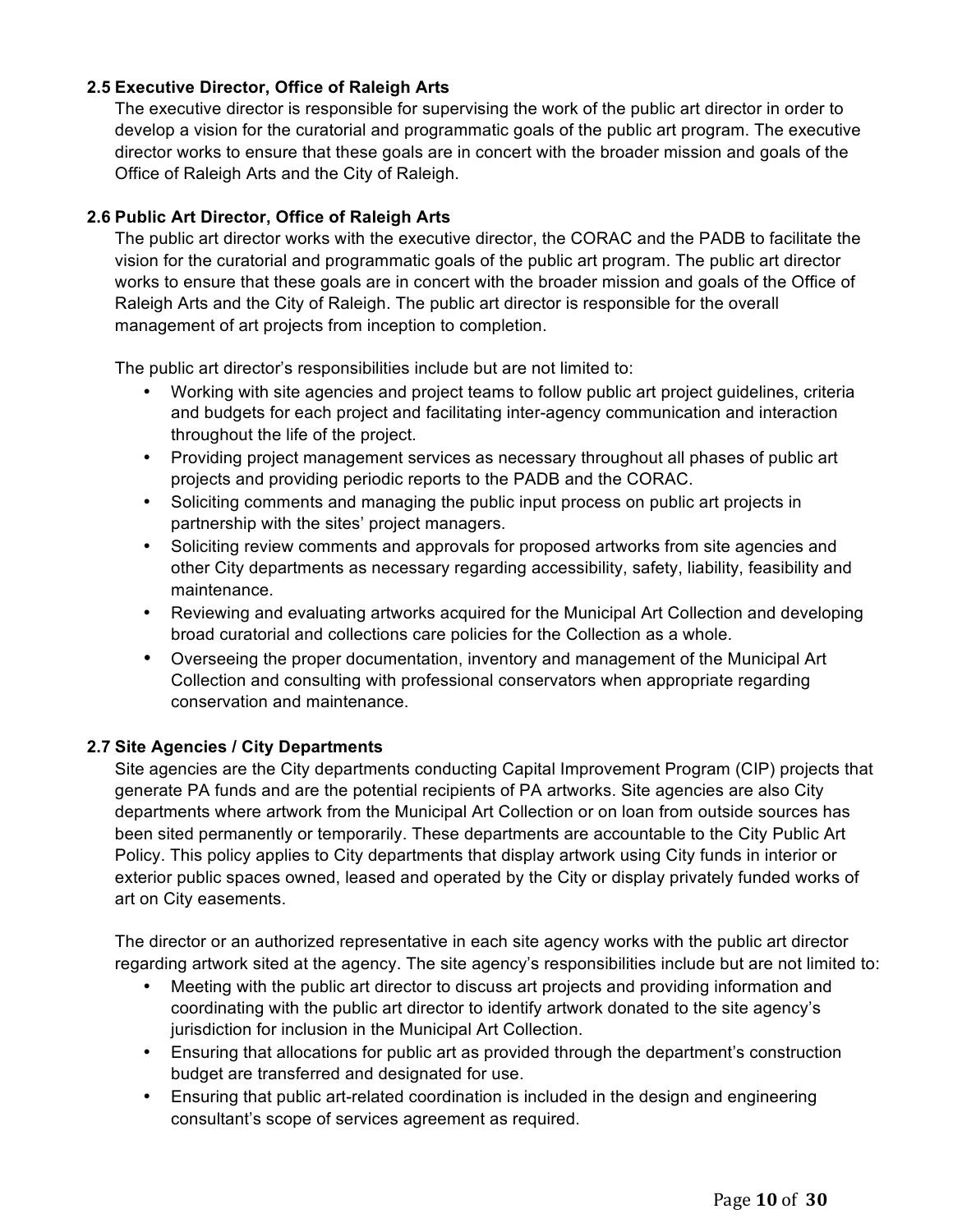- Providing information for CIP projects regarding eligibility, including construction timelines and design drawings as requested, assigning an agency representative as liaison and attending meetings relative to the public art project.
- Working with the public art director to ensure that artworks in the Municipal Art Collection are the installed and maintained in accordance with nationally accepted standards.

The following are City department exceptions:

- Artwork donated or loaned directly to City employees or elected City officials for display in personal City offices.
- Artwork loaned to the Pullen Arts Center or Sertoma Arts Center due to their visual artsspecific mission.
- Artwork that uses temporary non-invasive support, such as easels for exhibition purposes.

The City does not accept responsibility for insurance or maintenance of any artworks identified in the above exceptions.

#### **2.8 Artist Selection Panel**

Artist Selection Panels (ASPs) are convened to review, interpret and provide recommendations for qualified artists and art proposals, based on criteria provided at the inception of the public art selection process.

Duties include but are not limited to:

- Reviewing and narrowing the artist application pool based on the project's goals and the site criteria.
- Reviewing and narrowing the finalists through proposals or interviews.
- Reserving the option to make no selection from submitted applications and to reopen the competition or propose other methods of selection.
- Providing recommendations to the PADB for projects and final concept designs.

The involvement of an ASP may continue as the "client group" for a project after the artist/project is selected.

# **Section 3 - Municipal Art Collection**

The City of Raleigh has acquired many works of art that are on view in public spaces, including parks, municipal buildings and City offices. The artworks have until now been under the care and maintenance of the individual departments that acquired them. With this Public Art Policy, the City declares that there is one Municipal Art Collection and that there is one authority, the City of Raleigh Arts Commission (CORAC), for the acquisition and maintenance of the Municipal Art Collection. The full documentation of the Municipal Art Collection will facilitate opportunities for public access to the Collection's rich history. City departments are advised to follow the procedures outlined in this policy for artwork review and acceptance.

To fully support the care and management of the Municipal Art Collection, consideration must be given to providing funding and staffing at a level consistent with national standards for proper collections management.

The City Acquisition Policy and Public Art Policy set the criteria for approval of acquisitions for the Collection by the CORAC. The CORAC also approves the deaccession of artworks in the Collection.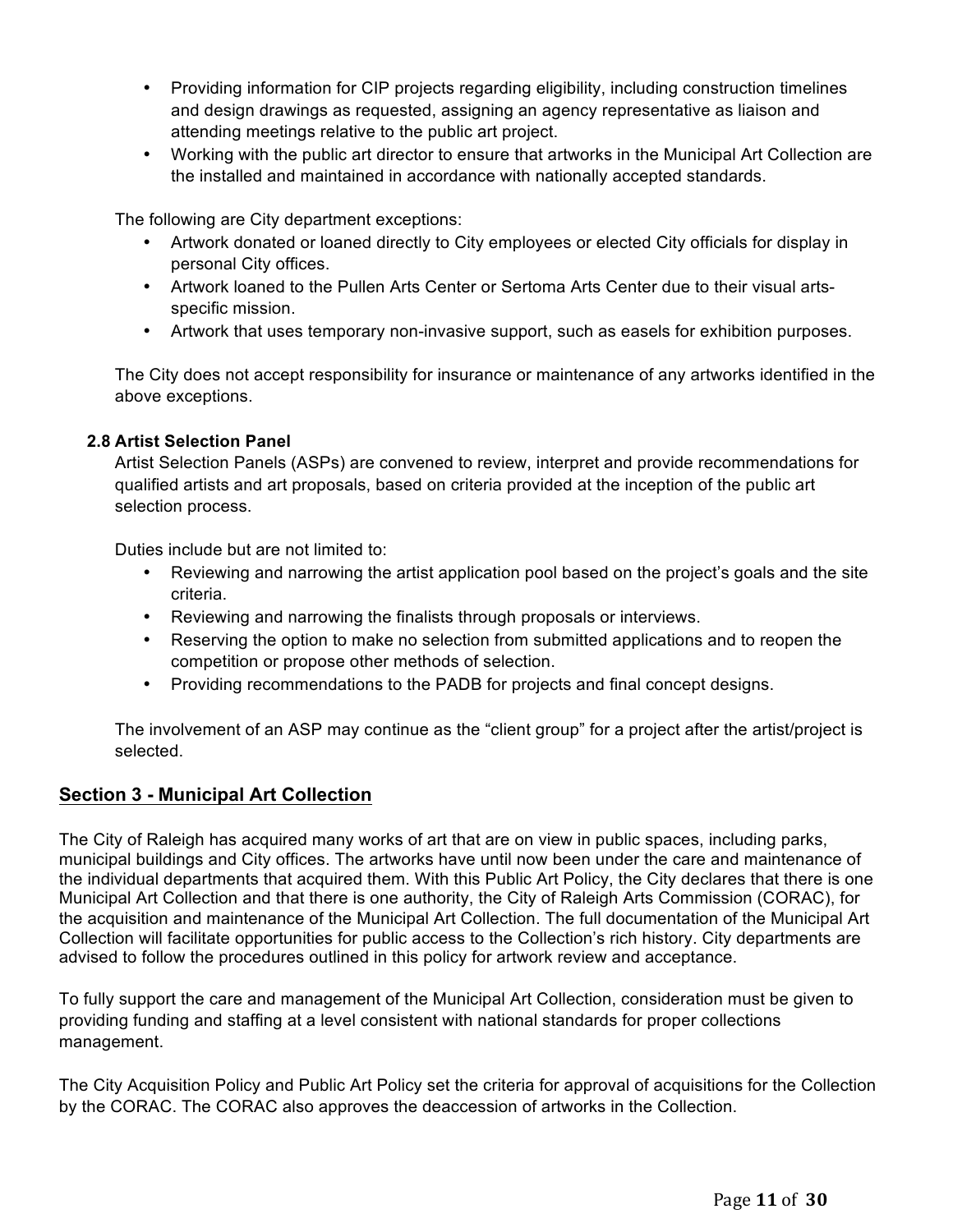# **3.1 Acquisition Types**

Artwork considered for acquisition, whether by the CORAC or by City departments, must have a direct connection to the arts programming and objectives of the City. The CORAC approves all artwork designated for the Municipal Art Collection, including quality, placement and use. The CORAC takes into account the extent to which an acquisition meets the criteria and objectives discussed in the Acquisition Policy and any other factors that may influence acceptance or rejection of an acquisition. A chief consideration is whether the work can be sited rather than stored. City departments are required to defer to the CORAC for approval of acquisitions.

#### *Gifts*

• The Municipal Art Collection includes artworks acquired through donations, including gifts to the City by way of the mayor or a city councilor. A wide range of artworks may be acquired with no limits on form or size provided they meet the established criteria.

#### *Purchases of Artwork*

• The City may purchase artwork for the Collection. The artwork is subject to the process and criteria in place for acceptance by the CORAC.

# *Percent for Art Public Art*

• Public art created as a part of the Percent for Art program (section 1.3) is accessioned into the Collection upon successful project completion.

#### *Monuments & Memorials*

• The CORAC can consider requests for monuments/memorials that are artwork. The CORAC works with the affected City departments on acceptance, approval, placement, siting and location of monuments/memorials. Donors typically pay the costs of design, manufacturing and installation. Simple memorial requests are referred to the appropriate City department.

#### *Citizen-Initiated Artwork*

• The CORAC reviews all requests for citizen-initiated artwork-related projects. Citizens who wish to site privately-funded artwork on public land or rights-of-way (e.g., murals) must comply with the Citizen-Initiated Public Art Policy.

#### *Additional Requirements for Proposals of Large-Scale Citizen-Initiated Artworks*

• Proposals for large-scale artworks or public monuments (projects requiring project team input regarding design, construction, fabrication, installation and placement) and proposals having benefactors contributing \$10,000 total to the artwork require careful consideration and may require several meetings and significant public comment before a final decision. Such projects are referred to the Public Art and Design Board (PADB). All costs are the responsibility of the presenter. Projects with high visibility or significant financial contributions may require approval by the City Council.

#### *Loans*

- **•** Artwork loans of less than one year are at the discretion of City departments, in conformance with the criteria established in this Public Art Policy.
- Due to the long-term impact of artwork on display on City property, artwork loans of more than one year are reviewed by the public art director. The public art director works closely with the department director or designee to ensure an inclusive and collaborative process.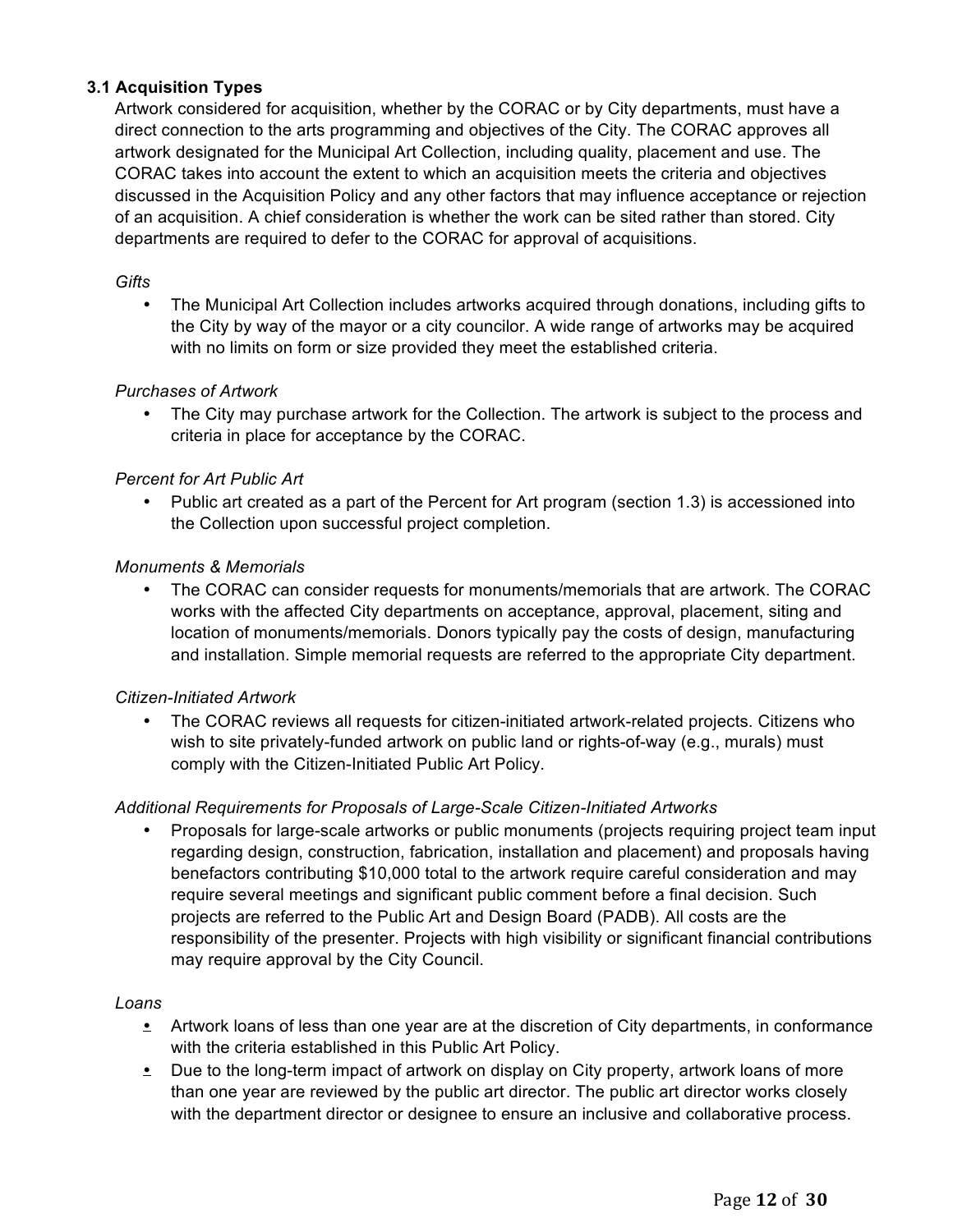# **3.2 Acquisition Review and Acceptance Process**

- The potential donor meets with the Office of Raleigh Arts to review the appropriateness of the acquisition. The proposed acquisition must be of appropriate theme, character and design for public display and be consistent with criteria in the Acquisition Policy and Public Art Policy.
- Acquisitions must be of the highest quality design, materials and construction. Durability and maintenance requirements may be factors in considering acquisitions. The artwork should retain its intended appearance and function over a substantial period of time.
- The donor provides support materials and forms as directed by the Office of Raleigh Arts.
- The CORAC in most cases formally reviews and decides whether to approve the acquisition at its next regular meeting or as scheduled by the Office of Raleigh Arts.
- Once the CORAC approves a donation, the donor provides signed documentation, depending upon the type of acquisition, to the Office of Raleigh Arts, formally transferring ownership to the Municipal Art Collection.
- The Office of Raleigh Arts works closely with site agencies to determine a suitable location for the artwork. Once a site has been identified and the artwork placed, signage properly crediting the donor is placed next to the artwork.

#### **3.3 Collections Maintenance and Responsibilities**

*Office of Raleigh Arts Responsibilities*

- The Office of Raleigh Arts retains a physical inventory of all artworks in the Municipal Art Collection. The inventory is conducted annually, with findings reported to the risk management section of the City Finance Department. The inventory record tracks object movement and is updated as needed. An inventory of artworks in the Collection is continuously maintained and includes estimated valuations of objects in the Collection. New donations to the Collection require an appraisal at the time of the gift, typically provided and paid for by the donor. Valuations of artworks are established principally for insurance purposes.
- The public art director oversees the assessment, treatment, maintenance and relocation of artwork. Cleaning and repair of artworks in the Municipal Art Collection are under the direction of the public art director, who complies with currently accepted standards of care and conservation.
- The public art director, in collaboration with site agencies, coordinates repairs with the involvement of other art conservators or independent contractors as needed. Reasonable efforts are made to notify artists of repairs to their works.

#### *Site Agency/City Department Responsibilities*

- Site agency representatives work with the Office of Raleigh Arts to identify art under their purview and assist with proper documentation and cataloguing of artworks in the municipal inventory. Following the initial site cataloguing, the Office of Raleigh Arts conducts annual inventories with the cooperation of site agencies.
- Site agencies undertake cleaning and repairs only as specified by the Office of Raleigh Arts. Site agencies must not remove, alter or relocate artwork in the Municipal Art Collection and are responsible for keeping the area surrounding the artwork clean and neat. Site agencies are responsible for protecting the artwork from damage caused by watering systems, furniture placement and maintenance equipment, such as mowers.
- Site agency staff, including service technicians and landscaping employees conducting maintenance of any kind on artwork, receive training as needed by the Office of Raleigh Arts, artists or professional conservators. The public art director determines whether a trained specialist is required and under what conditions nonspecialist labor may be used.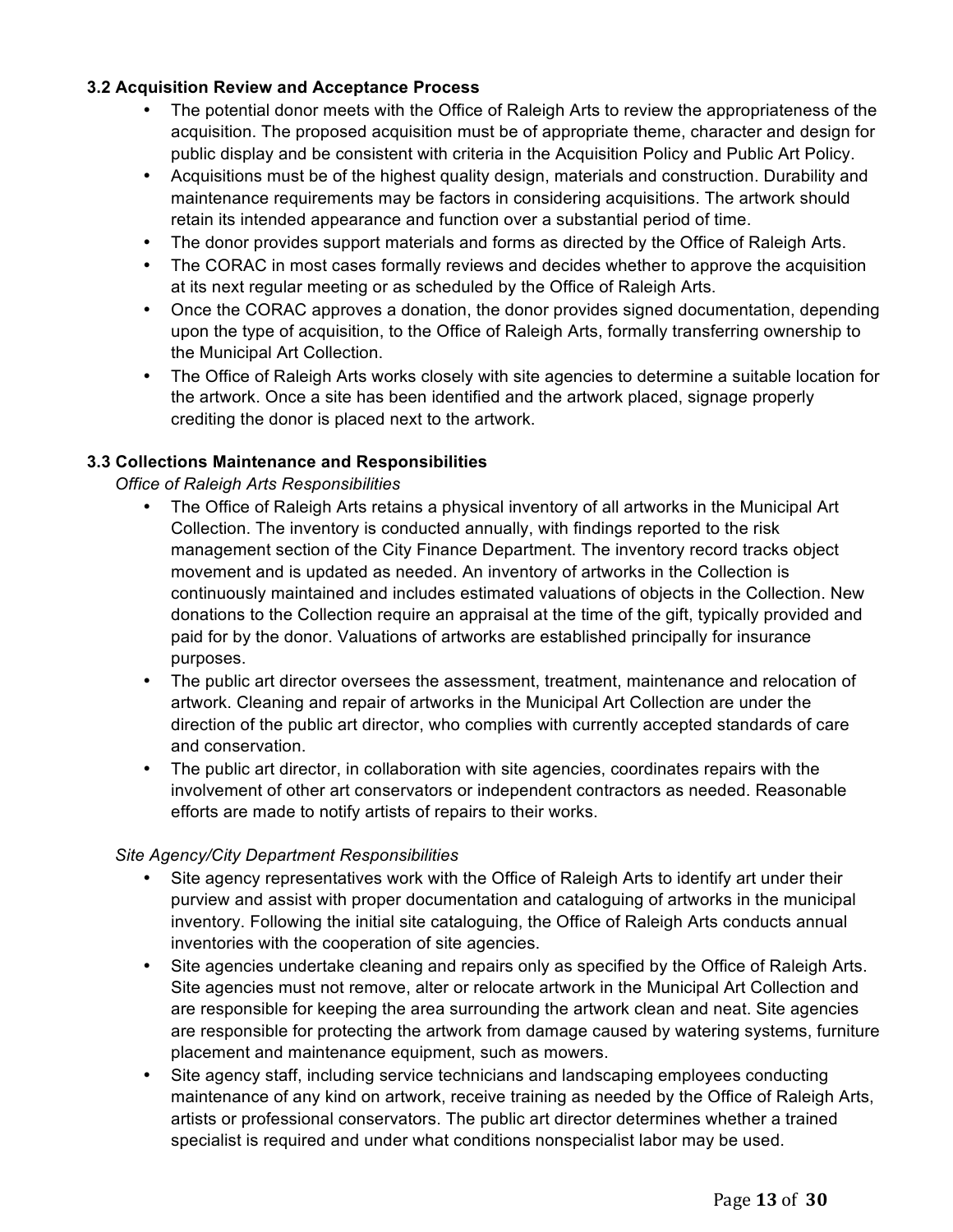- Site agencies report any graffiti, damage or vandalism of artwork in the Collection to the Office of Raleigh Arts. The Office of Raleigh Arts reports the incident to police, corrects the damage within 48 hours and prepares an annual report for the site agencies detailing damage to artworks.
- Agreements for treatment and maintenance of artworks are developed when needed. These agreements ensure the integrity of the artworks and stipulate the roles of each responsible agency in staffing, funding and maintenance for the lifespan of the artworks. These agreements include directions to the site agency for routine maintenance and cleaning, including frequency and type of work to be performed.
- The site agency may make agreements with other appropriate parties for maintenance of artworks. These parties may include other governmental agencies, City departments or private contractors and are subject to the approval of the Office of Raleigh Arts.

#### **3.4 Maintenance Procedures**

Objects in the Municipal Art Collection require a wide range of care under the oversight of the Office of Raleigh Arts. The Office of Raleigh Arts creates an annual maintenance plan and long-term forecast reports to determine current and future Collection needs. When available, funding is allocated by the CORAC for framing, documenting and routine maintenance of artworks in the Municipal Art Collection. Secure storage is provided for artwork not on display. Limited funding is allocated for maintenance of artworks created through the public art program. The Office of Raleigh Arts works closely with site agencies to determine funding for special conservation or restoration projects outside the scope of routine maintenance.

A centralized computerized collections management system is used to inventory, photograph, document and track all artworks in the Municipal Art Collection. All documentation, both written and visual, is maintained in an easily retrievable format. Exhibited artworks are labeled with the title, artist and date of the work, at a minimum. At the discretion of the Office of Raleigh Arts, artworks may be temporarily placed in storage or loaned to other institutions such as nonprofit galleries and museums.

# **3.5 Placement of Works of Art**

Works of art in the Municipal Art Collection may be moved throughout City facilities at the discretion of the Office of Raleigh Arts, taking into account requests from individual departments. As mentioned in Section 3.2, the Office of Raleigh Arts works closely with City departments to ensure consensus and open communication for determining site locations for artwork. While the intent is that a sitespecific artwork remain in the location for which it was created, the Office of Raleigh Arts reserves the right to move a piece if circumstances dictate. The Office of Raleigh Arts may consider relocating site-specific artwork for one or more of the following reasons:

- The condition or security of the artwork can no longer be reasonably assured at its current site.
- The artwork has become a danger to public safety in its current site.
- The site has changed so that the artwork is no longer compatible as placed.

#### **3.6 Municipal Loan Program**

City officials and staff may borrow certain objects from the Municipal Art Collection for installation in approved public buildings and other public venues. In general, more significant artworks are installed in key public spaces. The focus of display is on matching artworks to appropriate spaces in terms of scale, visibility and profile.

Security arrangements are based on the value and significance of the artworks and where they are exhibited or displayed. Those borrowing works in the Collection must follow check-out procedures as directed by the Office of Raleigh Arts. The Office of Raleigh Arts reserves the right at any time to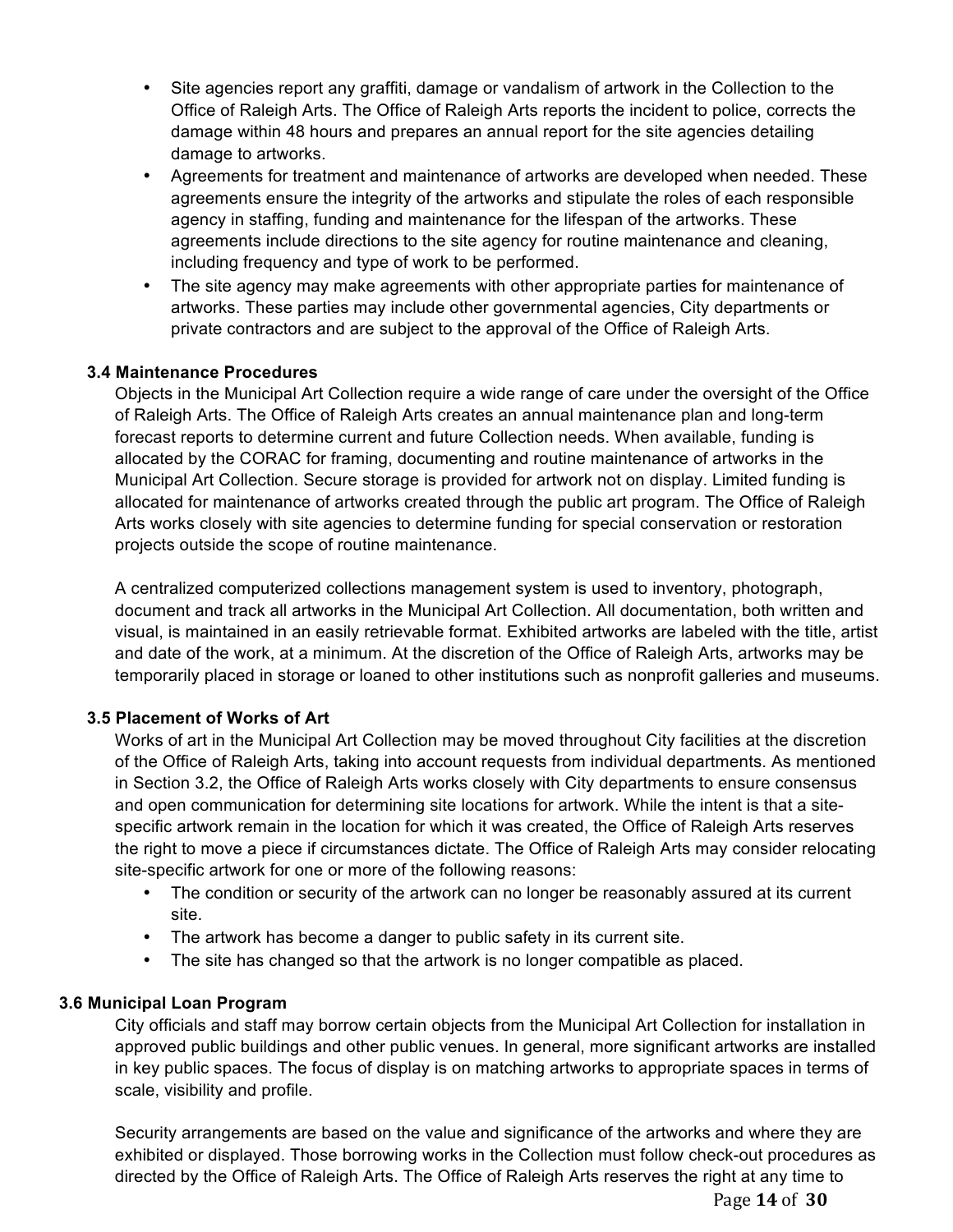remove artwork deemed at risk, without advance notice to the borrower. The Office of Raleigh Arts reserves the right to consider loans on a case-by-case basis and has the authority to approve or reject loan requests.

# **Section 4 - Deaccessioning Policy and Procedures**

Deaccessioning is the process of removing artwork from the Municipal Art Collection. This policy recognizes that over time there may be reasons to deaccession artworks. Deaccessioning is considered only after careful and impartial evaluation of artworks within the context of the Collection. At the beginning of the process, the Office of Raleigh Arts makes reasonable efforts to notify any living artist whose work is being considered for deaccession.

Decisions related to deaccessioning are made by the City of Raleigh Arts Commission (CORAC), according to these guidelines:

- The CORAC may, from time to time, deem it necessary to deaccession objects for the betterment of the Collection. In considering an object or group of objects for deaccessioning, the CORAC must always be aware of its role as trustee of the Collection for the benefit of the public.
- Generally, objects are acquired for perpetuity and not with the thought of disposal. At issue is the CORAC's responsibility to the community, its donors and the public.
- Objects in the Collection should be retained permanently if they continue to be useful to the purposes and activities of the CORAC and the Collection, if they continue to contribute to the integrity of the Collection and if they can be properly stored, preserved, used and exhibited.

# **4.1 Criteria for Deaccessioning**

Objects may be deaccessioned when conditions require or when such action would improve or refine the Collection. Reasons for deaccessioning may include but are not limited to situations where:

- The use of the site has changed, the artwork is no longer appropriate, and the artwork cannot be reasonably protected or maintained.
- The artwork's annual maintenance cost is deemed excessive.
- The artwork has been damaged beyond reasonable repair.
- The artwork requires extensive conservation or restoration that is cost-prohibitive.
- The artwork is deemed inappropriate or requires removal because of new developments in the direction of the Collection.
- The artwork was commissioned or accepted with the provision or understanding that it was to have a limited lifecycle or installation period.

# **4.2 Procedure for Deaccessioning**

Deaccession of any object from the Collection is based on a written recommendation of the public art director. The recommendation must specify reasons for the deaccession. The executive director of the Office of Raleigh Arts reviews and endorses the recommendation before presenting it to the CORAC. The CORAC may approve the deaccession only upon a two-thirds majority vote. City and state regulations may apply when deaccessioning City property.

# **4.3 Manner of Disposition**

The manner of disposition should be in the best interest of the City of Raleigh and the public. Disposition should occur as follows:

• Unless the CORAC specifically determines an alternative means of disposition, all dispositions are by sale with the primary objective of obtaining the best possible price. Sales of artworks are allowed through public auction, art gallery or dealer resale or direct bidding by individuals. Trade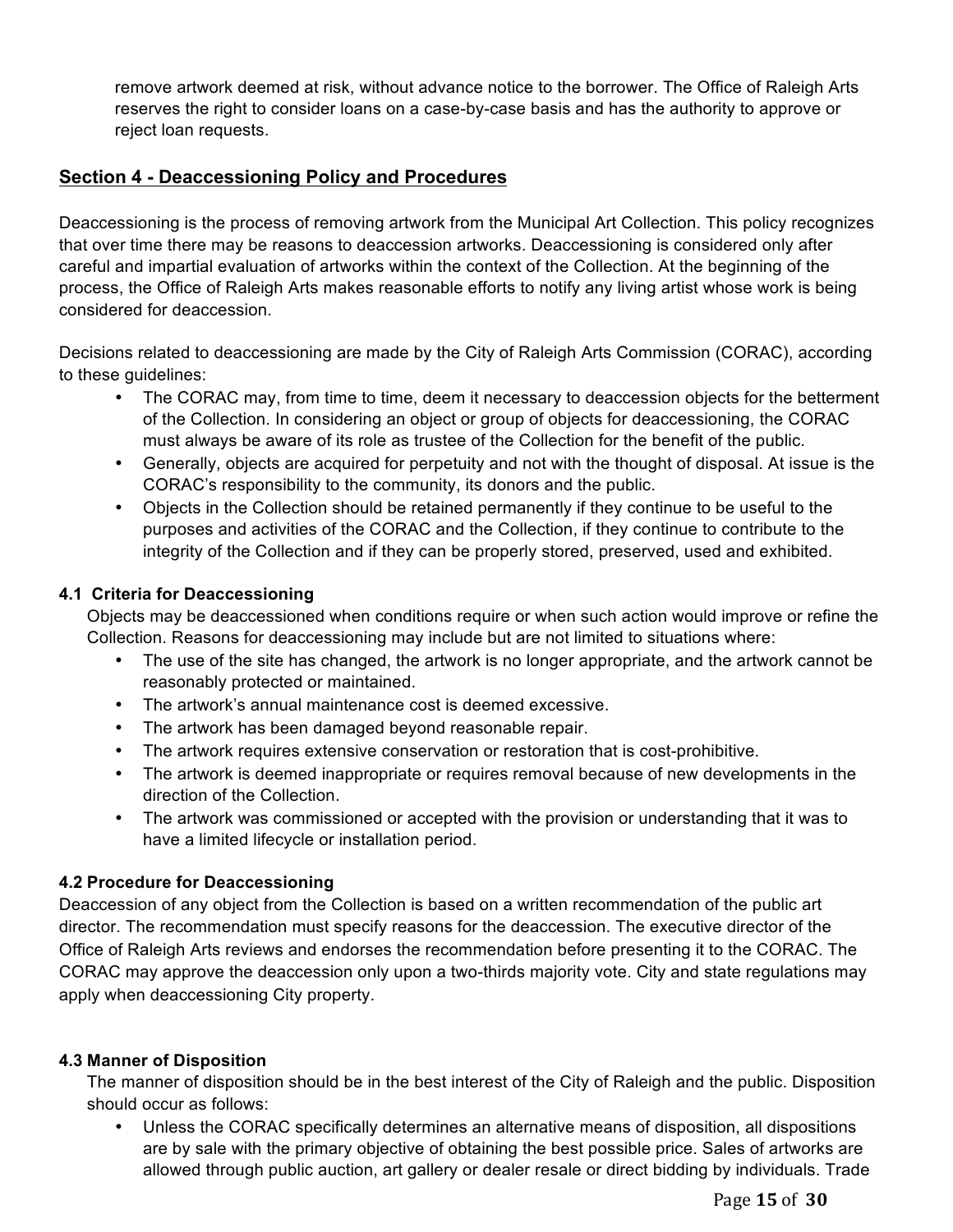through artist, gallery, museum or other institution for one or more other artworks of comparable value by the same artist is acceptable.

- Artworks that were commissioned or accepted into the Collection as site-specific works may be destroyed in lieu of being sold or reinstalled at an alternative site. This process is known as decommissioning rather than deaccessioning. Generally, site-specific works are created for a specific location and are not appropriate for relocation.
- In rare instances, the Office of Raleigh Arts may recommend reinstallation of artwork if its integrity and original intent or purpose can be preserved. When possible, this is done with the cooperation and supervision of the artist or the artist's estate. Didactic signage is installed at the site, explaining that the work has been re-sited and providing information related to the original site, commission and intention.
- Deaccessioned objects may be placed in another institution where they serve a similar purpose to that for which they were originally acquired.
- Regarding sale or trade of artworks, the Office of Raleigh Arts offers the right of first refusal to the artist, if still alive, and/or the original donor if the artwork was a gift to the City. In the case of artwork by a living artist, an exchange may be made if appropriate.
- Absent mandatory donor restrictions or requirements, the Office of Raleigh Arts staff, officers, board members and their immediate family members (spouses and minor children and other family members who live at home) and other members of their immediate households and controlled entities may not be the purchasers or recipients of deaccessioned objects.

#### **4.4 Use of Net Proceeds from Deaccessioning**

Net proceeds from the sale of deaccessioned objects (i.e., the proceeds of the disposition less all related expenses) must not be used as operating funds. Net proceeds are designated "for acquisition only" and must be used only for the growth or care of the Collection, consistent with acquisition procedures. The donor of a deaccessioned object that enters the Collection as a gift is fully credited in documentary files, in publications and on identifying labels for artwork purchased with proceeds of the sale. The purchased artwork, so credited, is labeled and identified as a "gift of [name of original donor] by exchange."

#### **4.5 Records**

Conditions and circumstances of any deaccession are entered in the Collection's permanent records. If possible, a file on the object is retained, including object and donor history, photographs, conservation/restoration records, appraisals and other relevant records.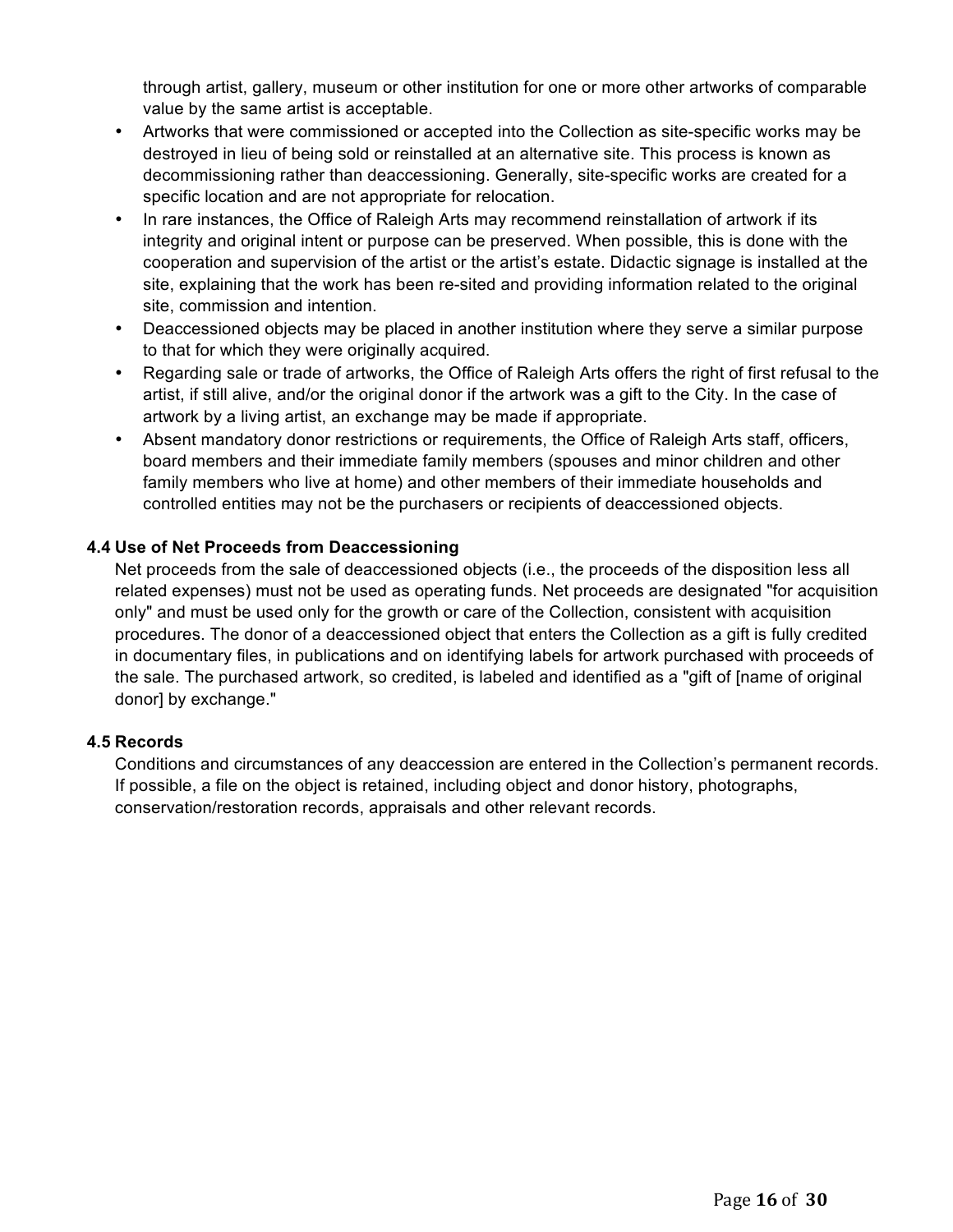# **Section 5 - Definitions**

**Acquisition:** The inclusion of an artwork in a permanent art collection acquired through a commission, purchase, gift or other means.

**Accession:** The formal process used to accept an artwork into the Municipal Art Collection and record an item as a Collection object.

**Artist:** Individual artist, team of individual artists or artist team leader of individuals from other disciplines whose body of work and professional activities demonstrate serious ongoing commitment to the fine arts.

**Artist Fees:** The portion of the project budget reserved for payment to the artist for creative services for design, fabrication and project management. Fees do not include other labor, materials, travel and per diem allowances for out-of-town artists.

**Artist Selection Panel (ASP):** An ad hoc panel whose charge is to review artists and art proposals and make recommendations to the Public Art and Design Board for their selection.

**Artwork or Work of Art:** A tangible creation by an artist.

**Capital Improvement Program (CIP):** A 10-year, two-phase plan adopted by City Council that serves as a statement of City policy regarding the timing, location and funding of major public facilities in the City of Raleigh.

**City:** The City of Raleigh.

**City of Raleigh Arts Commission (CORAC):** Charter-mandated commission governed by 12 members appointed by the City Council. The CORAC serves as the official advisory body and advocate for the arts to the City Council. The makeup, function, powers and duties of the CORAC are defined in City Charter Section 22 and further defined in Ordinance 1977-563. The CORAC is a part of the City Parks, Recreation and Cultural Resources Department.

**Deaccession:** The process of removing an object permanently from a collection, through sale, exchange or any other transaction by which title is transferred from the collection to another institution or individual. Under certain conditions, it may also include disposal by intentional destruction.

**Donor:** The individual, corporation or other entity offering a donation to the City.

**General Application Pool (GAP):** A collection of monies from Percent-for-Art-eligible projects that the Public Art and Design Board deems inappropriate for the inclusion of public art. GAP funds are used to support the City public art program.

**Loaned Artwork:** Artwork given for use over a period of time and returned to the owner at the end of the use period.

**Monuments:** Structures, sculptures or other objects erected to commemorate a person or an event.

**Municipal Art Collection:** The Municipal Art Collection comprises all artworks owned by the City that have been accessioned by the CORAC on behalf of the City.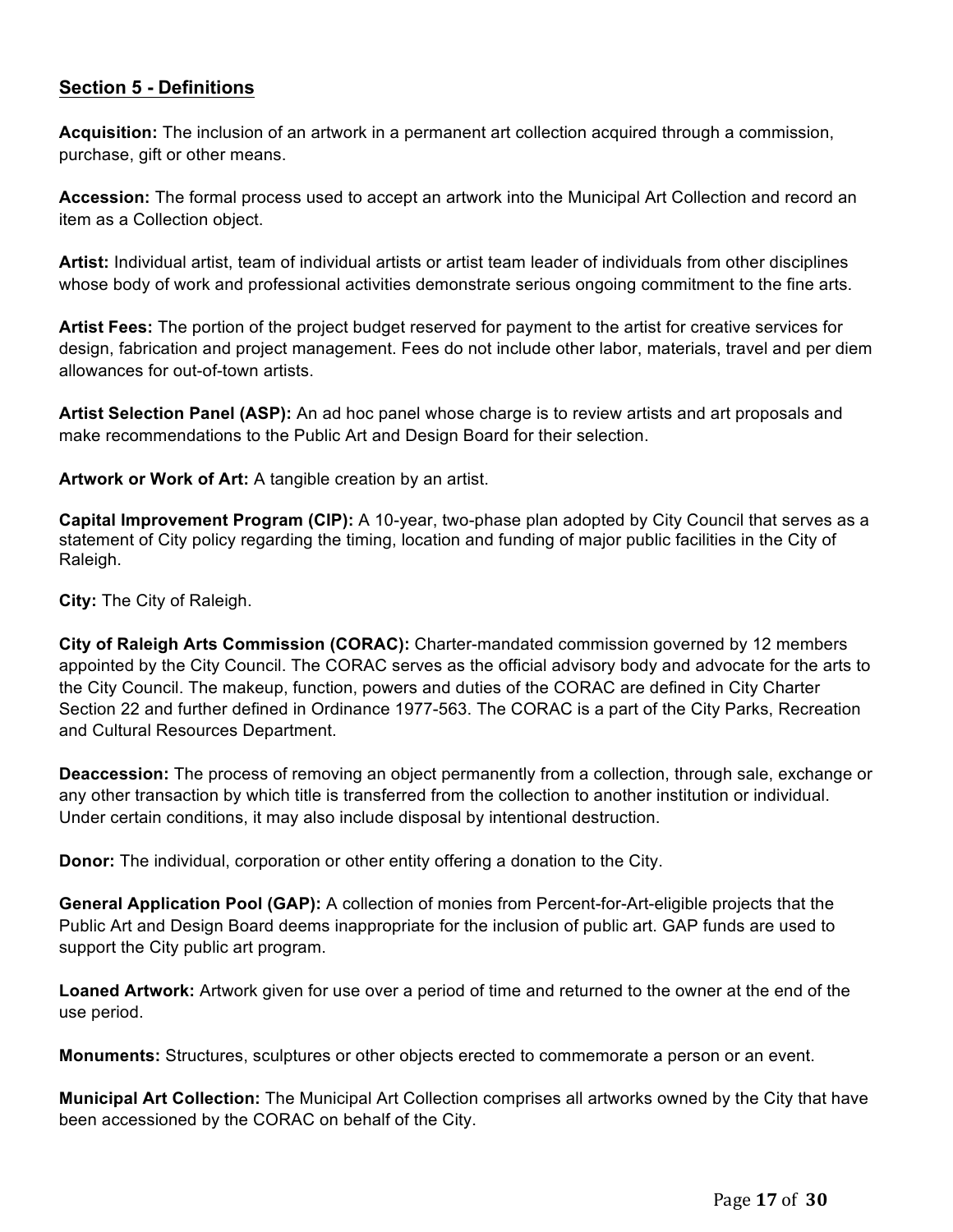**Percent for Art (PA):** A method of financing public art programs by ordinance requiring that a percentage of capital project budgets be appropriated for artworks.

**Plaque:** Signage affixed on or near an artwork to identify the title, artist, media, etc.

**Public Art:** Artworks purchased or commissioned with funds generated by the PA ordinance. The artworks are created, usually by artists or design team collaborations, for public places and public experiences.

**Public Art and Design Board (PADB)**: Ordinance-mandated board of seven members appointed by the chair of the CORAC to review and approve matters related to the PA public art program.

**Public Art Program:** The CORAC program that administers the purchase and commissioning of artworks acquired as a result of the PA ordinance.

**Public Art Director:** The Office of Raleigh Arts staff member assigned to manage public art projects for the public art program and to oversee the Municipal Art Collection and Block Gallery exhibitions.

**Project Team (or Design Team):** Professionals, including architects, engineers, City staff and landscape architects, engaged in the collaborative design of CIP projects.

**Site:** Real property or land that is owned, leased or operated by the City of Raleigh.

**Site Agency:** The City department conducting the CIP project that generates public art funds and the recipient of the art purchased or commissioned by the CORAC.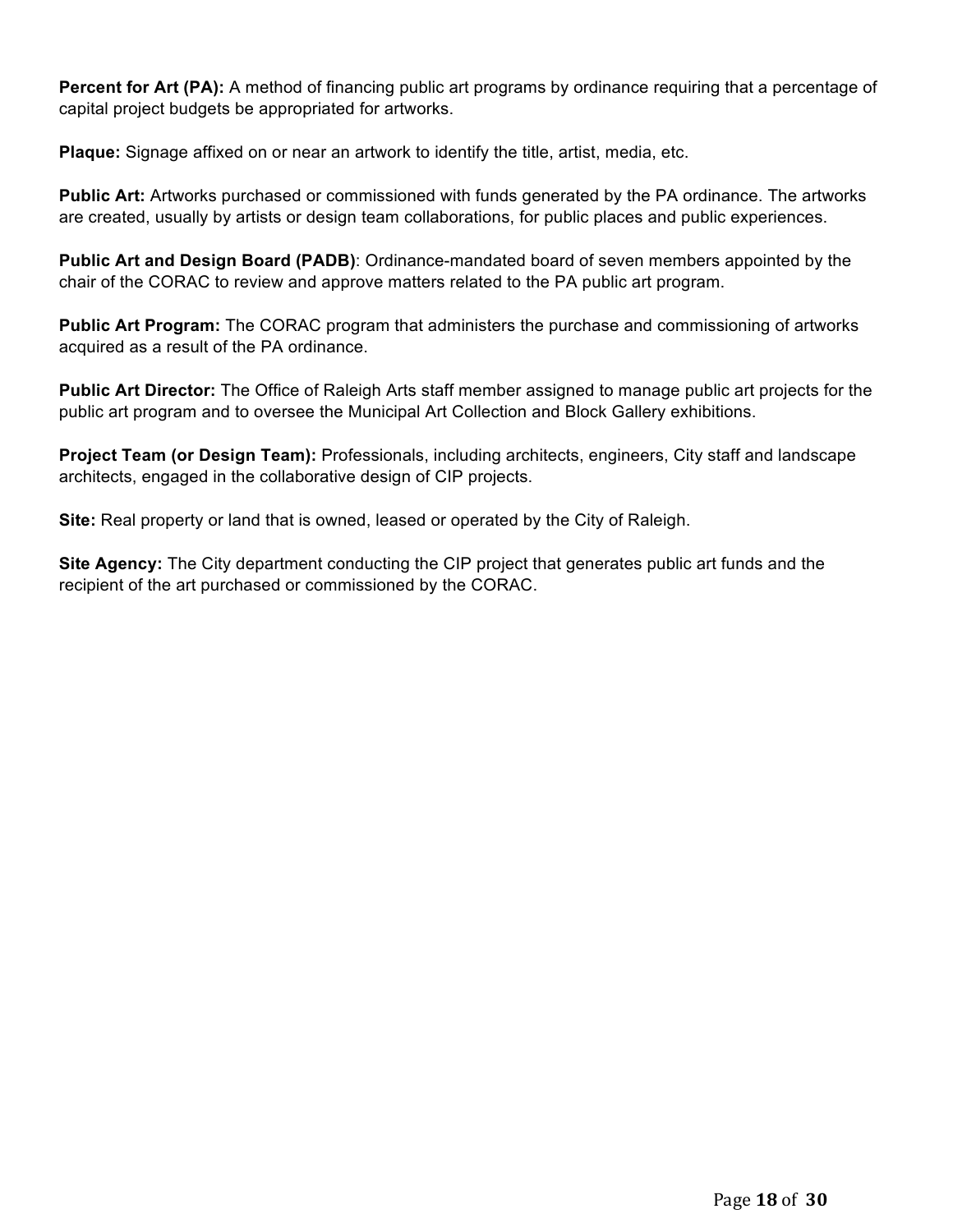# **Section 6 - Appendix**

# **Percent for Art Public Art Program Process**

#### **6.1 Artist Selection Panel Membership:**

The Public Art and Design Board (PADB) establishes written criteria for selecting art for public placement. After the PADB determines that a Percent for Art (PA) project is appropriate for public art, an Artist Selection Panel (ASP) recommends the artist and art.

The ASP reports directly to the PADB. The ASP may range in size from three to seven members, depending on the scope and method to be used for the public art project.

The chair of the PADB appoints the chair of the ASP. The PADB approves ASP members, based on the recommendation of the PADB chair, the ASP chair and the public art director. One member of the ASP must be a member of the PADB. Another member must be the site project manager or design professional recommended by the director of the department or agency responsible for the site. Other members may be artists, arts professionals, design professionals or neighborhood representatives.

The PADB chair appoints new members to fill vacancies that arise during the course of the ASP's work.

#### **6.2 Artist Selection Panel Process**

.

The ASP serves as the preliminary review, advisory and recommending body for a PA project. The public art director assists the ASP chair in presiding over panel meetings and overseeing the artist selection process. The ASP interviews and selects an artist to recommend for the project.

ASP reviews are scheduled in advance and open to observers who wish to attend. The ASP chair or public art director instructs panelists on the duties and responsibilities relating to the project.

Panelists should verify that they have no conflict of interest relative to the project. If the ASP cannot reach a consensus on an artist, it takes a vote, with the majority carrying the decision. Each panelist has one vote, and no panelist has the right of veto.

The ASP chair presents the recommendation to the PADB. The PADB has final authority to approve the artist and can accept or reject the panel's recommendation. If the PADB approves the recommendation, it is reported as information to the City of Raleigh Arts Commission and the City Council.

The ASP has the option of making no selection. In that case, a new selection process may be initiated or the PADB may approve another artist, open a new competition, pursue a direct selection, commission an alternative artist or abandon the project. In such event, the PADB determines whether to continue or disband the ASP.

The ASP may meet throughout the duration of the project, from conception to completion, or disband after the artist is selected. If a panel disbands, the PADB reviews and monitors the remainder the project.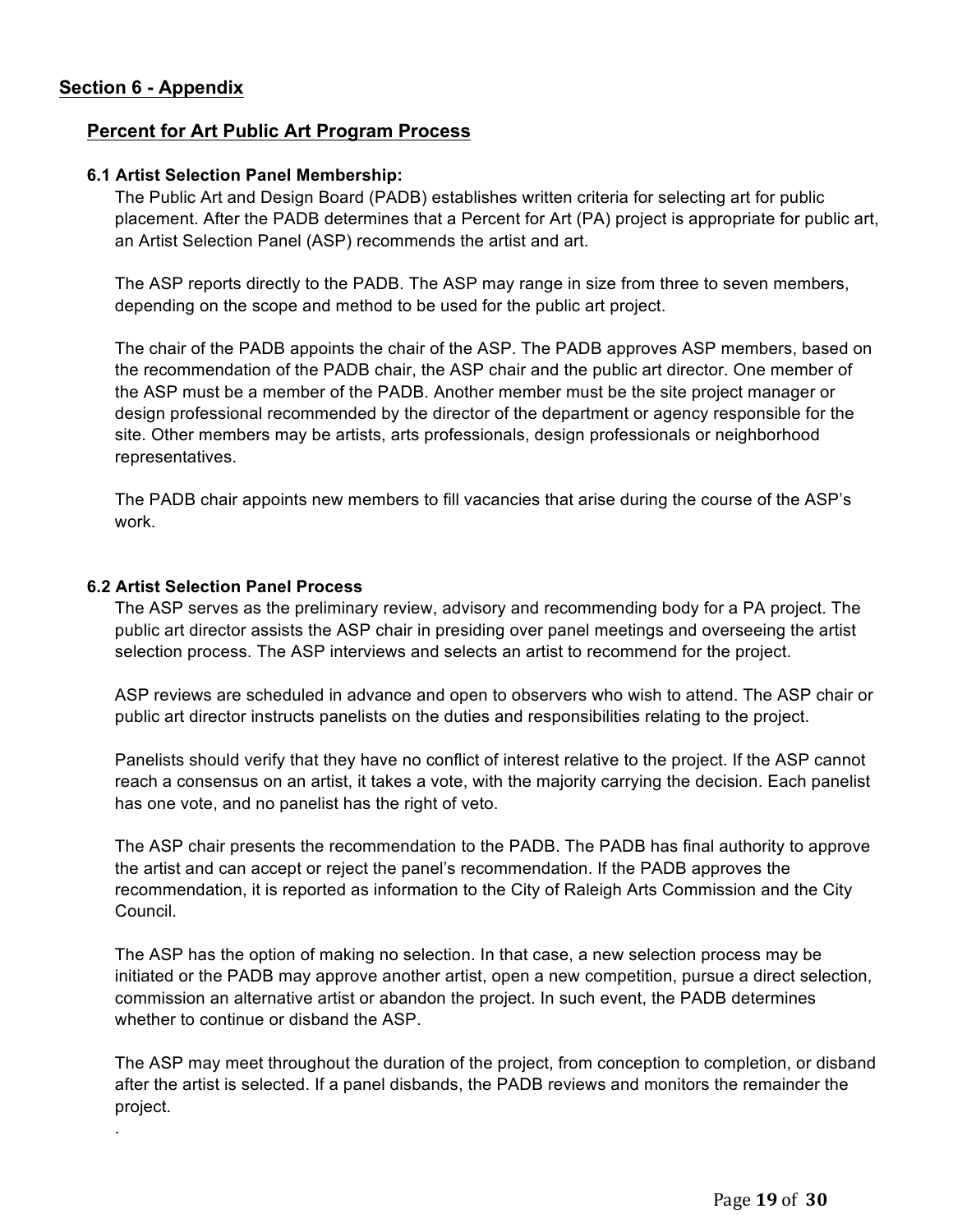#### **6.3 Contractual Agreements**

Upon final approval of the artist by the PADB, the public art director negotiates with the artist using the City contract developed specifically for this purpose.

#### **6.4 Design Development and Review**

The following process guides the design development and review of a public art project:

- After selection but prior to design development, the artist meets with the project team and the ASP or the PADB to discuss the scope of the project and community input to date.
- The artist gathers information and conducts research, solicits community input if appropriate and begins preliminary designs.
- The ASP or the PADB responds to the artist's draft designs and provides feedback.
- After the artist has created a fully developed design for the artwork, it may be shared with the public.
- The design is reviewed by relevant experts and technicians (art conservators, engineers, police, Mayor's Committee for Persons with Disabilities, etc.) as needed and identified by the public art director or other project team members.
- The artist's final design is brought before the PADB prior to the execution of any agreements for fabrication of the design. The PADB is the final authority in the design review stage.
- The public art director may hold a final meeting of the ASP to obtain feedback on the process and interview members about lessons learned.

#### **6.5 Project Completion**

At the completion of a project, the following procedures apply to the transfer of project responsibility to the Municipal Art Collection:

- Within 15 days following the completion of the artwork installation, the artist provides a transfer of title document.
- As a condition of final payment to the artist, the artist must complete a Conservation Record form documenting fabrication methods, artistic intent and routine and cyclical maintenance requirements.
- Upon project completion, the PADB recommends to the CORAC final acceptance of the artwork into the Municipal Art Collection.

#### **Public Art Ordinances**

#### **6.6 ORDINANCE NO. 2009-563**

#### **An ordinance to establish a Percent for Art program in the City of Raleigh**

Whereas, a public art program is important to a city because it brings both economic and social benefits to the public and visitors to the City; and

Whereas, the City Council wishes to create and establish a program that enhances the visual environment of the City by incorporating the work of artists into the City's capital improvements; and

Whereas, the most efficient and effective way to achieve this goal is to guarantee a source of funding for public art by setting aside for art a portion of the capital budget for certain city projects; and

Whereas, the City of Raleigh Arts Commission has worked hard to help create a plan that the City can implement in a reasonable time to accomplish the goal of increasing the quantity of diverse public art throughout the City; and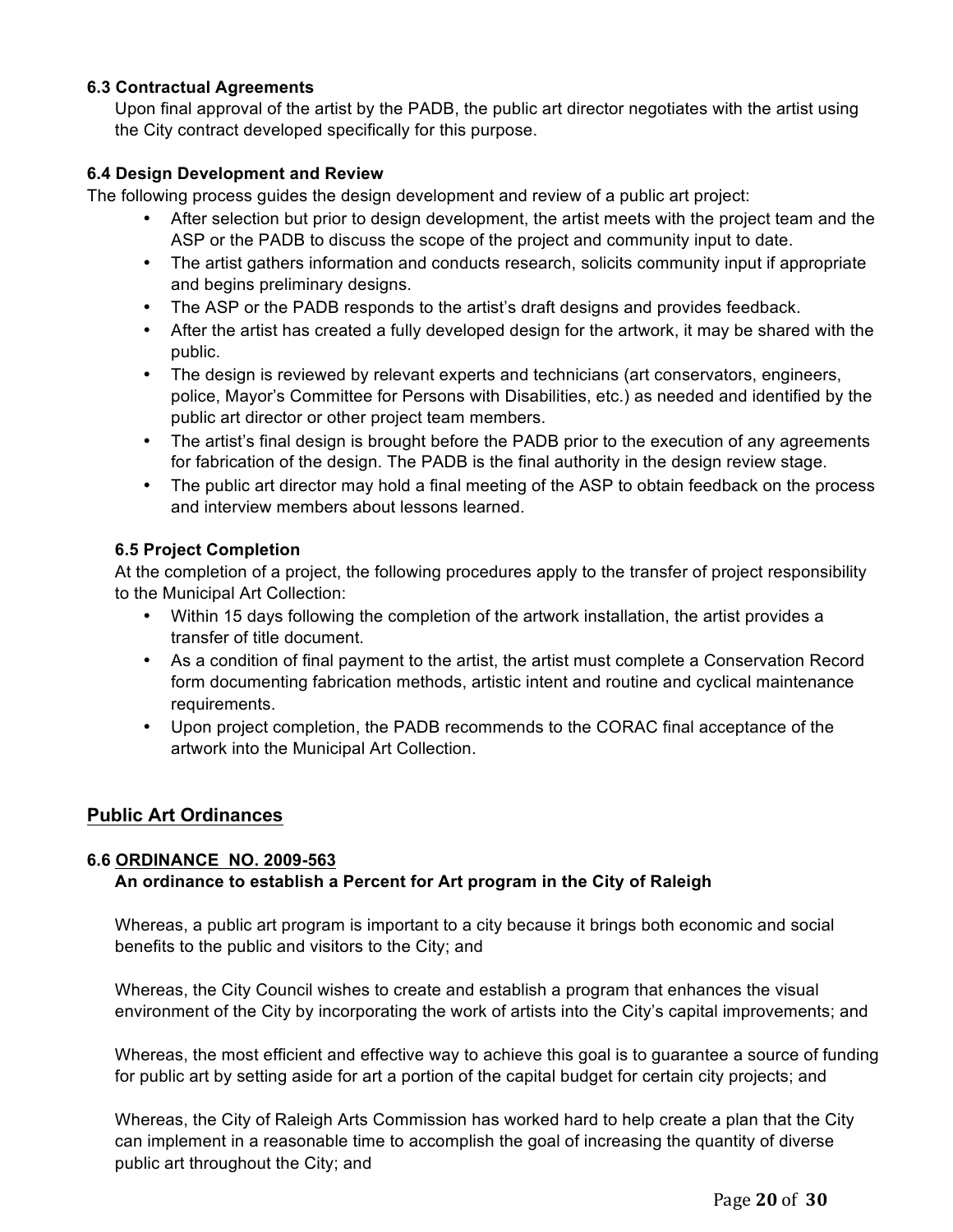Whereas, the City Council wishes to enact an ordinance in furtherance of that suggested program.

Now therefore be it ordained by the City Council of the City of Raleigh that:

**Section 1.** Chapter 10 of Part 9 of the Raleigh City Code, consisting of Sections 9-10001 through 9-10005, is hereby denominated as Article A of Part 9.

**Section 2.** There is hereby created a new Article B of Part 9 to read as follows:

# **Article B. Public Art**

Sec. 9-10006. Public Art and Design Board. The Chair of the City of Raleigh Arts Commission shall, within thirty days of the enactment of this ordinance, appoint a Public Art and Design Board. The membership of the Board shall be seven members. The City of Raleigh Arts Commission Chair shall appoint six members and the City of Raleigh Arts Commission Chair will be the ex officio seventh member. Subsequent members shall be appointed by the Chair of the City of Raleigh Arts Commission and serve according to the time and term limits of Part One, Chapter 4 or the Raleigh City Code. The Public Art and Design Board shall develop a Public Art Policy establishing guidelines for the Public Art Program and will forward the same to the City Council for approval. The city manager shall review all eligible projects approved as a part of the annual Capital Improvement Program and refer them to the City of Raleigh Arts Commission for immediate referral to the Public Art and Design Board. The City of Raleigh Arts Commission may request the city manager to review his recommendation if it feels that an eligible project was not forwarded for review. The City of Raleigh Arts Commission shall refer to the Public Art and Design Board the list of projects from the CIP that it believes are eligible for and appropriate for the installation of public art. The Public Art and Design Board shall collect all available information about the project including budget, site, schedule and constituent interests. The Public Art and Design Board shall then determine the desirability of a call for artists and the nature and geographical extent of that call. Once the Public Art and Design Board has determined a project is appropriate for public art, it shall appoint a five-member Artist Selection Panel (ASP) to serve in selecting art for the project. Before the appointment of the first ASP, the City of Raleigh Arts Commission shall establish written criteria to use in selecting art for public placement. At least one member of the ASP must be a member of the Public Art and Design Board. The other members shall be an artist, an arts professional, a design professional and a representative of the department or agency in whose building or on whose property the proposed work will be located. The members are not required to be members of the City of Raleigh Arts Commission. The department or agency representative will be named by the city manager. The ASP shall interview and select an artist for the project and forward that recommendation to the Public Art and Design Board which will approve or disapprove the recommendation. If the recommendation is approved it will be forwarded to the City Council as information. The city manager will then negotiate a contract between the City and the artist.

Sec. 9-10007. Eligible Projects. CIP projects that are required to be bid or otherwise contracted for pursuant to the provisions of N.C.G.S. 143-129 and provide significant general public access such as public safety centers, senior centers, parks and recreation buildings and community centers and streetscape projects as examples shall be eligible for funding. The amount of funding for a project shall be one-half of one percent of the hard construction costs of the bid or other price obtained under the above referenced statute. Land acquisition, professional services (architectural, engineering, surveying, etc.) furnishings and equipment and all other soft costs are not to be included in the amount subject to the one-half of one percent allocation.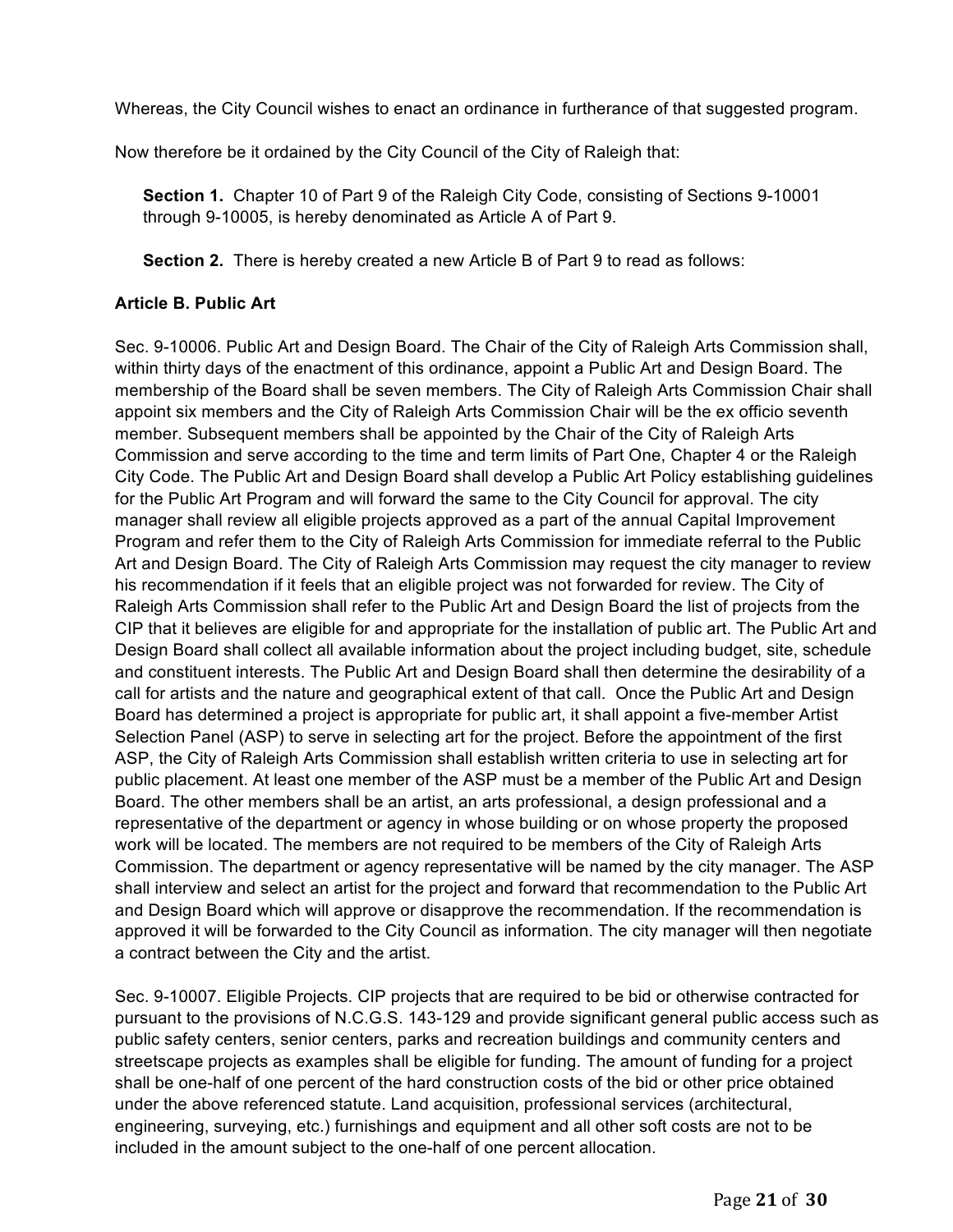Sec.9-10008. Fund Management. It is recognized that all projects otherwise eligible according to the provisions of Sec. 9-10007 are not necessarily suitable for the installation of public art. If it is determined that a project is not suitable for public art the one-half percent of its cost will be placed into an account for the maintenance and acquisition of public art. Money held in this account may only be appropriated by the City Council upon recommendation from the Public Art and Design Board. Money from this fund may be used to maintain art, acquire art for public projects that do not qualify under Sec. 9-10007 or to supplement the one-half percent amount for an eligible project. The fund may be used for artist design services, acquisition of art, maquettes, shipping or other expenses, including administration of the program, required to obtain and place the art. It is permissible to spend more than one-half percent of the project cost on art for the project so long as the remainder of the cost is privately funded or paid for by an additional appropriation by the City Council upon recommendation by the Public Art and Design Board Sec. 9-10009. Project Coordination. It is understood that coordination between the Public Art Program and City construction management is vital to achieve timely completion of CIP projects. In order to achieve this cooperation the chair of the ASP for a particular project shall make every effort to expedite the public art side of a project and the City construction management staff and arts staff shall cooperate fully with the project ASP. The City shall include in any professional service RFP or RFQ language that indicates one or more artists may be included on the design team and will be selected by an independent process. The project architect shall be informed during negotiations for the architect's professional services of the requirement for artist involvement in the process which may include the artist on the project design team. Any unresolved conflict shall be decided directly by the City Council.

Sec. 9-10010. Form and Medium. Any art acquired pursuant to this policy shall be designed and created by visual artists. In addition to the traditional forms of art such as sculpture, painting, fresco, glass, mosaic and others the public art requirement may also be met by incorporating artistic elements into the overall architectural design if created by a visual artist. Any art installed pursuant to this program shall become and remain the property of the City of Raleigh.

Sec. 9-10011. Administrative Action. Within sixty days after the passage of this ordinance the city manager shall cause to be created an administrative process to guide the various city contracting departments as to how each is to interact in the percent for public art process.

**Section 3.** The provisions of this ordinance are declared severable according to the severability provisions found in Part 14 of the Raleigh City Code.

**Section 4.** Any ordinance or ordinance section in conflict herewith is hereby repealed to the extent of such conflict.

**Section 5.** It is understood that current budgetary restraints may make it difficult to fully staff the public art process and that the City may continue to operate under the Percent for Arts Resolution (Res. 2009-822) passed by the City Council on February 17, 2009.

**Section 6.** This ordinance is effective July 1, 2009.

Adopted: March 17, 2009 Effective: July 1, 2009 Distribution: All Department Heads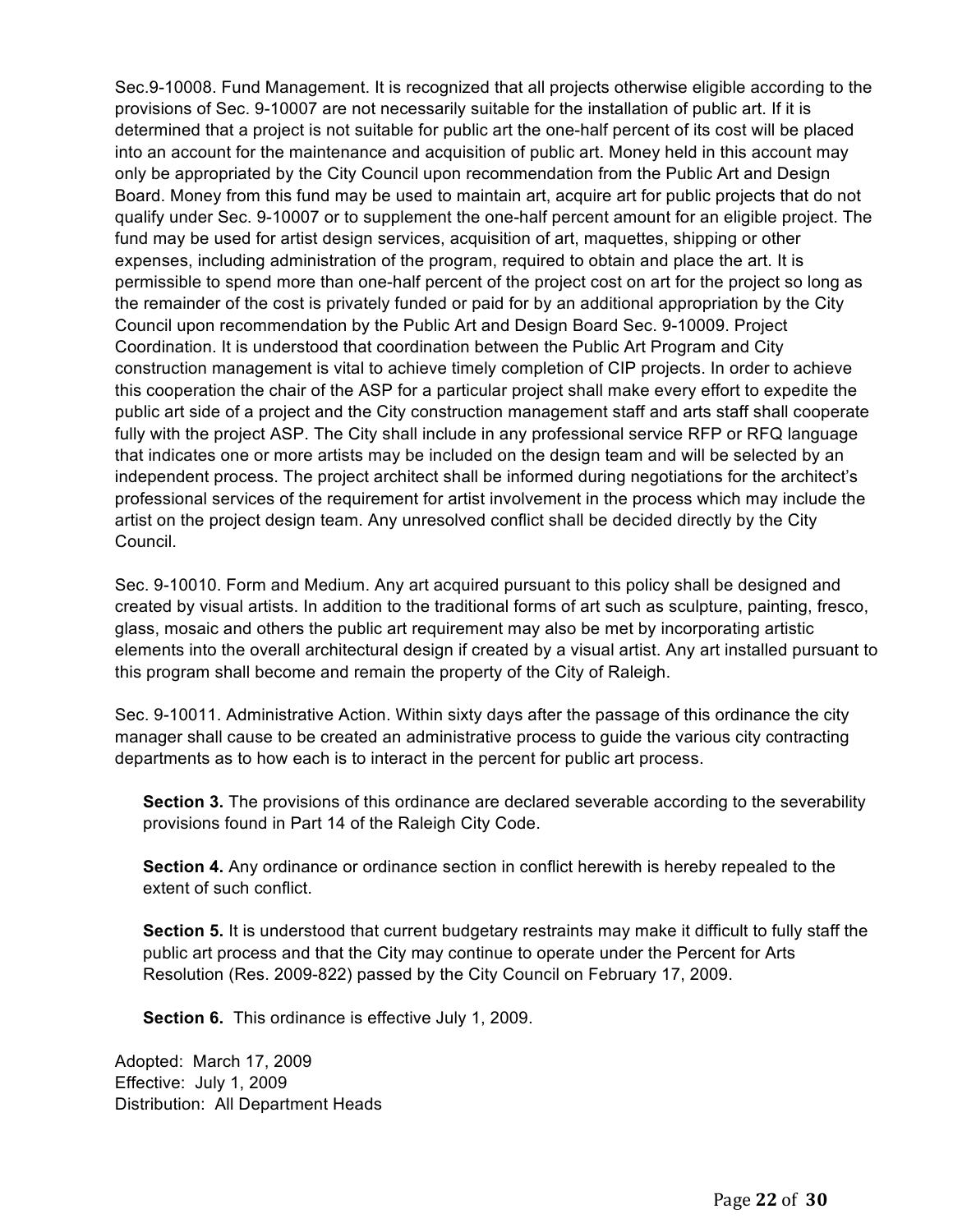#### **6.7 ORDINANCE NO. 2009-643**

#### **An ordinance to amend the current public art ordinance by making certain technical changes.**

Now therefore be it ordained by the City Council of the City of Raleigh that:

**Section 1.** Sec. 9-10006 of the Raleigh City Code is hereby amended by deleting the third sentence thereof and inserting in lieu the following sentence:

"The members of the Board may be residents or nonresidents of the City and shall be appointed by the City of Raleigh Arts Commission Chair."

**Section 2.** All ordinances and portions of ordinances in conflict herewith are repealed to the extent of any such conflict.

**Section 3.** The provisions of this ordinance are declared to be severable according to the provisions of Part 14 of the Raleigh City Code.

**Section 4.** This ordinance is effective upon adoption.

Adopted: September 1, 2009 Effective: September 1, 2009

#### **6.8 ORDINANCE NO. 2011-874**

#### **An ordinance to amend the Raleigh Percent for Art ordinance by including additional projects eligible for funding.**

Now therefore be it ordained by the City Council of the City of Raleigh that:

**Section 1.** Sec. 9-10007 of the Raleigh City Code is hereby amended by adding the following language after the first sentence of that section:

"Streetscape projects shall include, but not be limited to, all roadway improvements for all Gateway arteries and thoroughfares. Streetscape projects shall not include general roadway landscape improvements, small intersection improvement projects or traffic calming projects."

**Section 2.** All laws and clauses of laws in conflict herewith are repealed to the extent of any such conflict.

**Section 3.** The provisions of this ordinance are declared to be severable pursuant to the provisions of Part 14 of the Raleigh City Code.

**Section 4.** This ordinance is effective July 1, 2011.

Adopted: May 3, 2011 Effective: July 1, 2011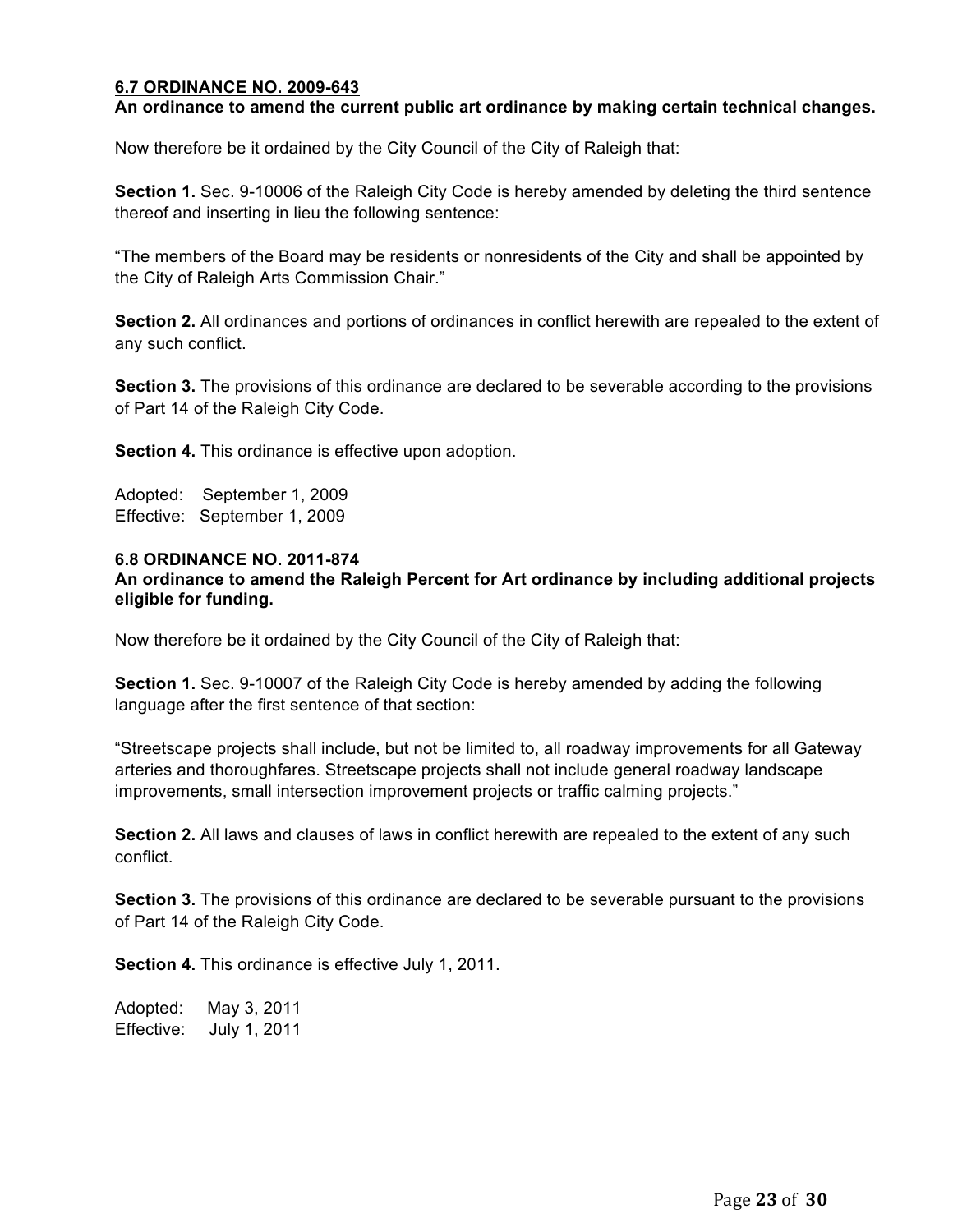#### **6.9 ORDINANCE NO. 2016-606**

**An Ordinance To Amend The City of Raleigh Code of Ordinances, Part 9, Parks, Recreation and Cultural Affairs, Chapter 10, Arts Commission, Article B, Public Art, To Increase the Percentage for Public Art from Eligible Capital Projects**

Be it ordained by the City Council of the City of Raleigh, North Carolina that:

**Section 1.** Pursuant to Ordinance No. 2009 – 563 adopted March 17, 2009 and effective July 1, 2009, Raleigh City Code Section 9-10007 is hereby amended by deleting the language "one half (1/2) of one (1) per cent" and substituting in lieu thereof the language "one (1) per cent)."

**Section 2.** Pursuant to Ordinance No. 2009 – 563 adopted March 17, 2009 and effective July 1, 2009, Raleigh City Code Section 9-10008 is hereby amended by deleting the language "one half (1/2) of one (1) per cent" and substituting in lieu thereof the language "one (1) per cent)."

**Section 4.** All laws and clauses of laws in conflict herewith are hereby repealed to the extent of said conflict.

**Section 5**. If this ordinance or application thereof to any person or circumstance is held invalid, such invalidity shall not affect other provisions or applications of the ordinance which can be given separate effect and to that end the provisions of this ordinance are declared to be severable.

Adopted**:** June 20, 2016 Effective**:** July 1, 2016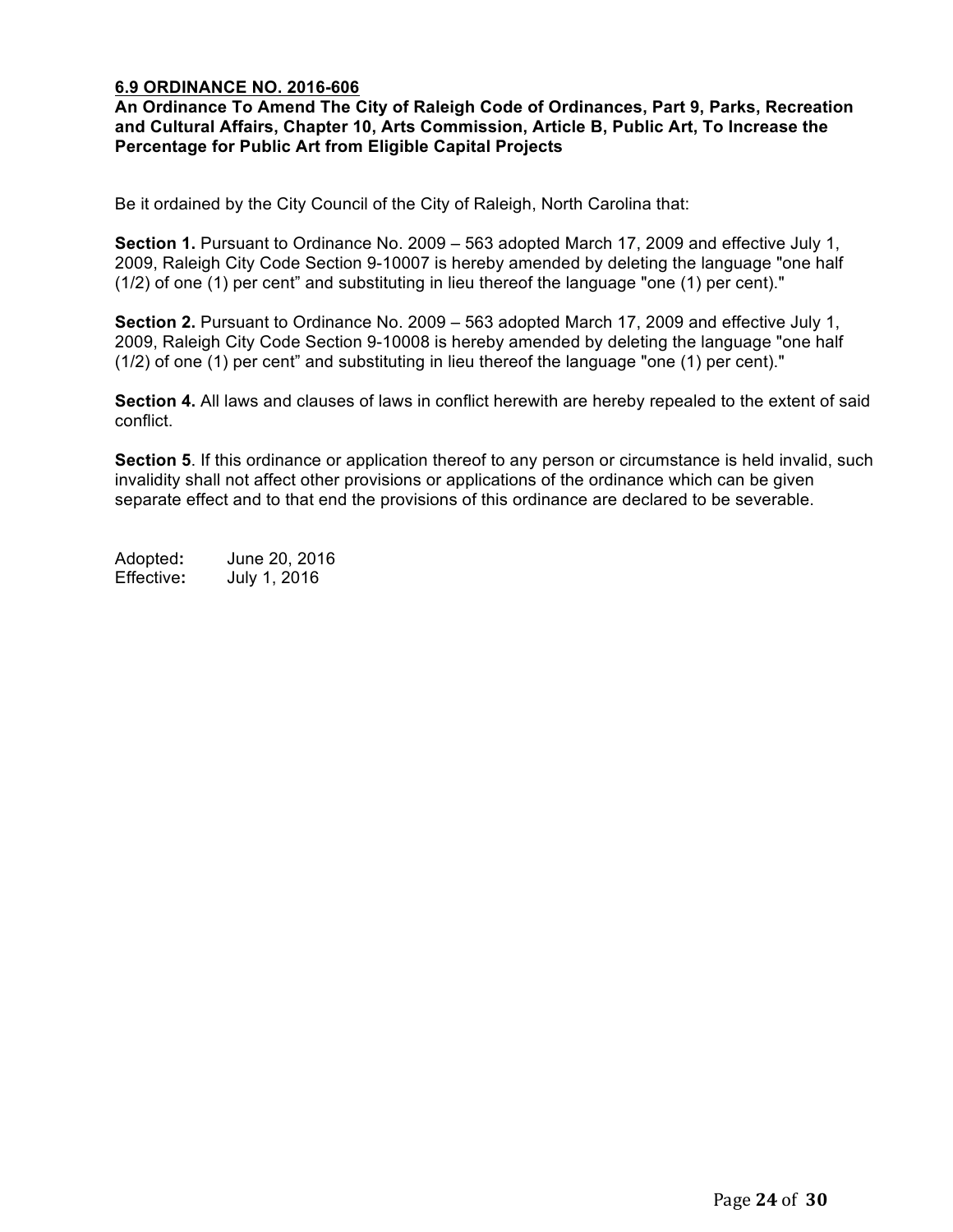# **6.10 Review and Acceptance of Citizen-Initiated Artworks on City Property**

| <b>REVIEW AND ACCEPTANCE OF CITIZEN-INITIATED</b><br><b>ARTWORKS ON CITY PROPERTY</b>                                                                                                                                                                                                                     | <b>Public Art Policy</b><br>Section 3.1                                                                         |
|-----------------------------------------------------------------------------------------------------------------------------------------------------------------------------------------------------------------------------------------------------------------------------------------------------------|-----------------------------------------------------------------------------------------------------------------|
| <b>Purpose</b><br>To establish the administrative process for the review of citizen-initiated artworks<br>temporarily sited on City property or the public right-of-way, and the review and<br>acceptance of citizen-initiated artworks permanently sited on City property or the<br>public right-of-way. | <b>PADB</b> approved<br>4/29/14<br><b>CORAC approved</b><br>5/13/14<br><b>City Council approved</b><br>10/21/14 |
| <b>Policy</b>                                                                                                                                                                                                                                                                                             |                                                                                                                 |

The City of Raleigh's Public Art Program shall comply with the Public Art Policy<sup>1</sup> in order to maintain established standards for reviewing public art projects that originate with private citizens or organizations, use private funding sources or donations, and are located on City of Raleigh property or the public right-of-way.

Such projects are deemed to be "large scale" when they require review and input regarding design, construction, fabrication, installation, placement or maintenance and/or have benefactors contributing \$10,000 or more.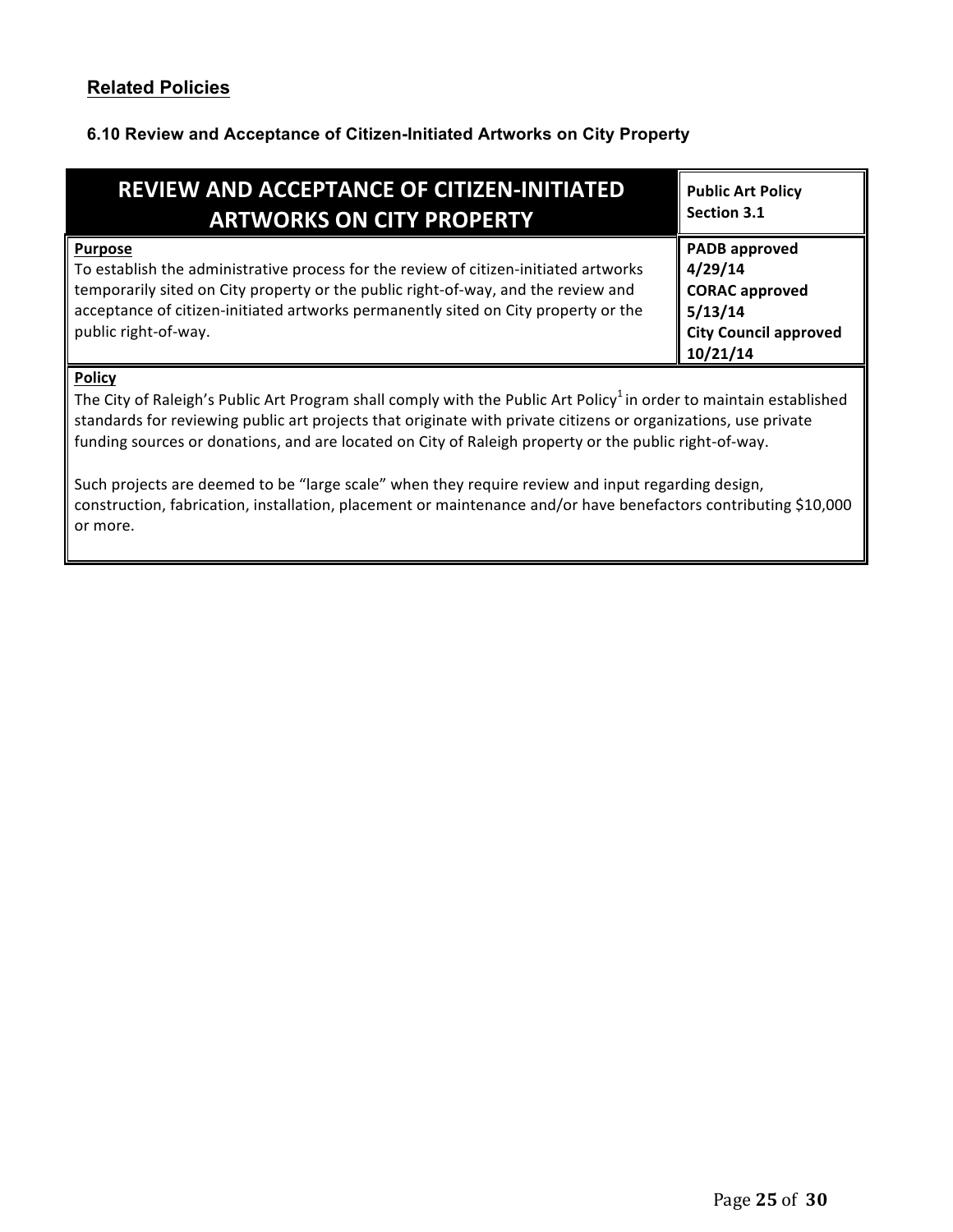#### **Responsibilities**

- It is the expectation of citizens and/or organizations presenting projects for consideration that they abide by the City of Raleigh Arts Commission's (CORAC's) timeline and process for project review in advance of its inception.
- Public art projects expected to be on site for one year or less, regardless of budget amount, are considered temporary public art projects that are not designated for Raleigh's Municipal Art Collection. They are subject to review, guidance and approval by CORAC).
- Smaller-scale citizen-initiated permanently-sited artworks are referred to CORAC for review, guidance and approval.
- Large-scale citizen-initiated permanently-sited public art projects are referred to the Public Art and Design Board (PADB) for review, guidance and recommendation for acceptance to CORAC.
- The citizens and/or organizations presenting the project will be responsible for all costs associated with the artwork, including insurance, fabrication, installation, removal (if needed) and any maintenance or repair costs associated with a temporary public art project, unless otherwise determined by the City.
- CORAC, on behalf of the City of Raleigh, reviews all permanently-sited artwork and approves its accession into Raleigh's Municipal Art Collection.
- Maintenance and care of artwork accepted into the Municipal Art Collection is the responsibility of the City of Raleigh.
- Per City regulations, artwork that is donated or commissioned using outside funding sources requires City Council approval for final acceptance into the Municipal Art Collection after CORAC's approval.

<sup>1</sup> City of Raleigh Public Art Policy, Section 3.1, Page 11.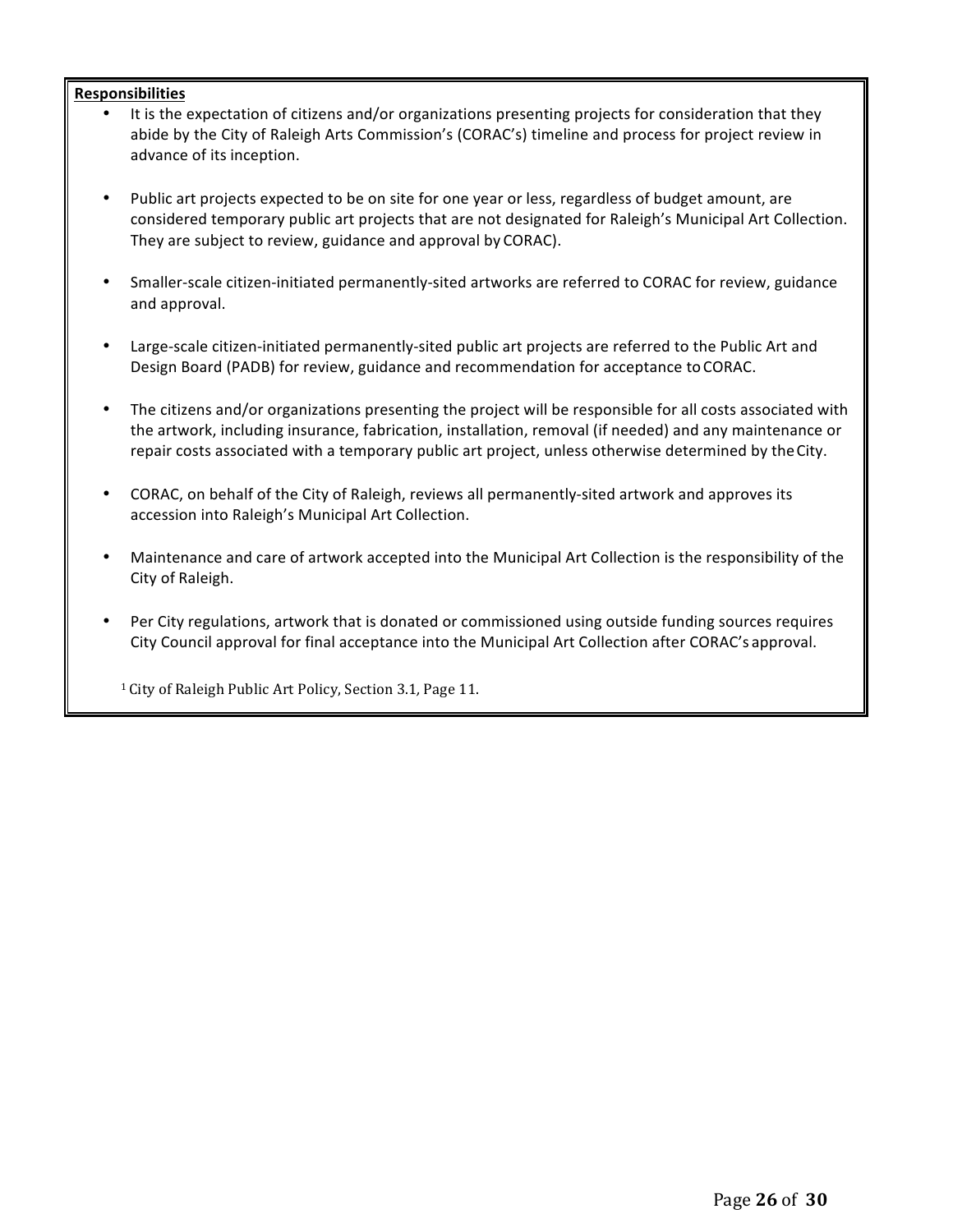|    | Procedure - Design Review and Installation                                                                                                                                                                                                                                                                                                                      |
|----|-----------------------------------------------------------------------------------------------------------------------------------------------------------------------------------------------------------------------------------------------------------------------------------------------------------------------------------------------------------------|
| 1. | The project is reviewed by the City's public art Director for consideration.                                                                                                                                                                                                                                                                                    |
| 2. | The project is reviewed by the City department responsible for the public space<br>as well as City departments that may have regulatory authority (i.e. Inspections,<br>etc.)                                                                                                                                                                                   |
| 3. | If needed, preliminary funding and site approval is reviewed and approved by City<br>Council.                                                                                                                                                                                                                                                                   |
| 4. | The project is presented to either CORAC or PADB, depending on scope and budget.<br>The presenters should provide schematics/drawings for the site, a timeline for<br>project completion, and project budget as a part of their overview. Presenters will<br>review the information with committee/board members and be available for follow-<br>up questions.  |
| 5. | CORAC or PADB may appoint a board liaison to design committees or selection<br>panels that are formed in order to help with shaping the design of the artwork.<br>Inclusion of a board member ensures compliance with Raleigh's Public Art Policy<br>in order to facilitate the likelihood of design acceptance.                                                |
| 6. | Once a design has been finalized, the presenter will provide an update on the<br>project, including visuals of the design that outline scale, color and materials;<br>fabrication and installation details; and maintenance requirements. Presenters will<br>review the information with the respective board and will be available for follow-up<br>questions. |
| 7. | CORAC or PADB will offer a recommendation for the design that may<br>include acceptance, modifications or rejection.                                                                                                                                                                                                                                            |
|    | Accepted project designs may move forward with fabrication and installation.<br>a)<br>b)<br>Project designs requiring modification either may be accepted with<br>modifications or require another review prior to approval;<br>Rejected designs do not receive a recommendation and should not move<br>c)<br>forward.                                          |
| 8. | PADB will advise CORAC of their recommendation prior to fabrication proceeding.                                                                                                                                                                                                                                                                                 |
| 9. | For artwork offered to the City as a gift, CORAC's acceptance recommendation<br>is forwarded to City Council for approval prior to fabrication.                                                                                                                                                                                                                 |
|    | Upon successful completion of a project that City Council has accepted as a gift, CORAC accessions<br>the artwork into the Municipal Art Collection.                                                                                                                                                                                                            |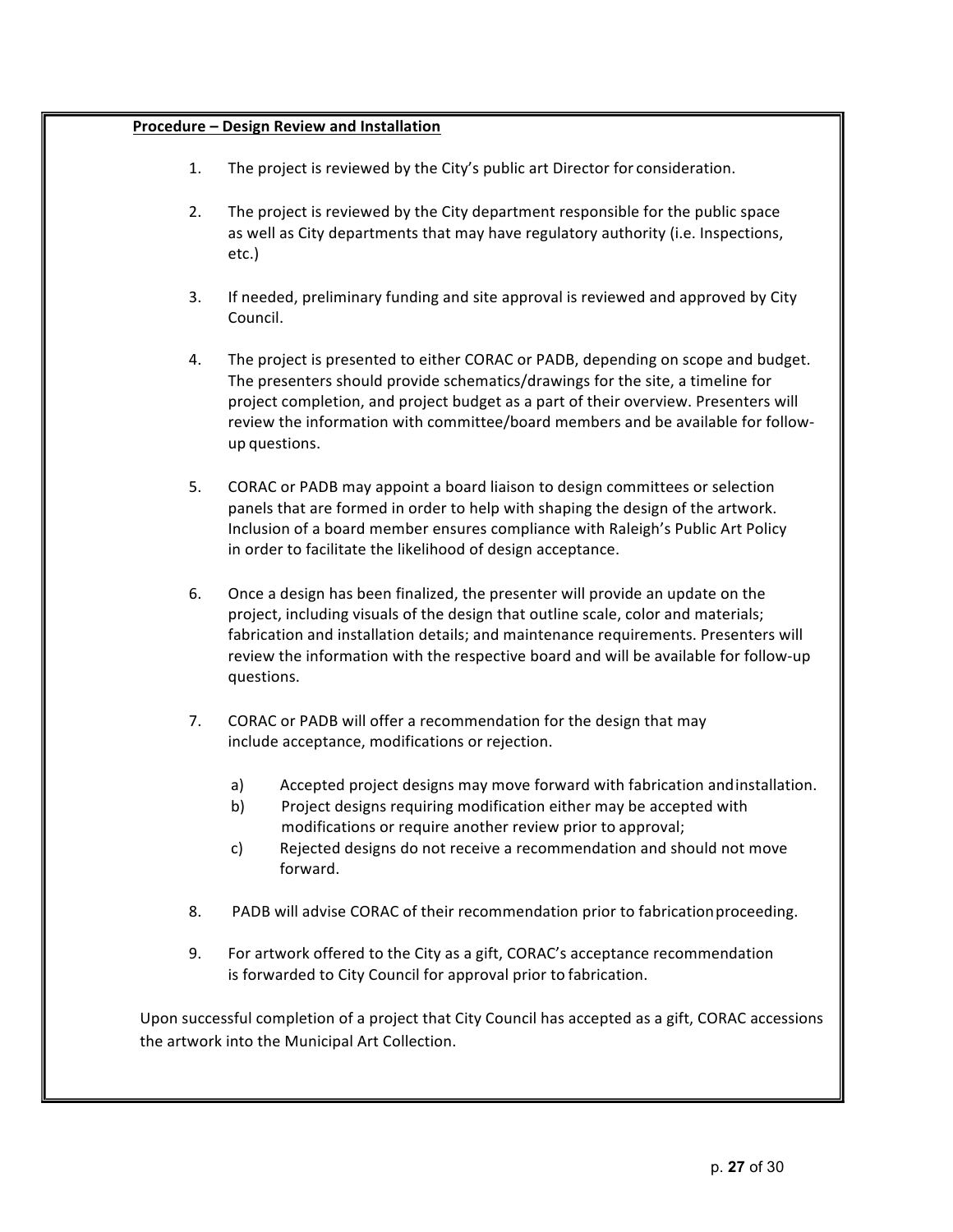# **6.11 Acquisition Policy, Municipal Art Collection**

| <b>ACQUISITION POLICY, MUNICIPAL ART COLLECTION</b>                                                                                                                                                                                                                                                                                                    | <b>Public Art Policy</b><br><b>Section 3.2</b> |
|--------------------------------------------------------------------------------------------------------------------------------------------------------------------------------------------------------------------------------------------------------------------------------------------------------------------------------------------------------|------------------------------------------------|
| <b>Purpose</b>                                                                                                                                                                                                                                                                                                                                         |                                                |
| To establish the criteria and acceptance process for the review of artwork that is<br>accepted into the City of Raleigh's Municipal Art Collection.                                                                                                                                                                                                    | <b>CORAC approved</b><br>4/08/14               |
| <b>Mission Statement:</b>                                                                                                                                                                                                                                                                                                                              |                                                |
| The City of Raleigh's Municipal Art Collection enriches the City, its residents and visitors, and fosters an<br>artistic community through the acquisition, maintenance and display of exceptional visual art created by<br>local artists, both past and present, as well as regional and nationally renowned artists.                                 |                                                |
| <b>Policy</b>                                                                                                                                                                                                                                                                                                                                          |                                                |
| The City of Raleigh's Office of Raleigh Arts shall comply with the Public Art Policy <sup>1</sup> in order to consider<br>artwork for acquisition into the City's Municipal Art Collection, whether acquired by the Office of Raleigh Arts<br>or by City departments. The artwork must have a direct connection to the arts programming and objectives |                                                |

Per the City of Raleigh's Public Art Policy, there are several ways that artwork is acquired for the Municipal Art Collection. To that end, the following acquisition policy defines the criteria used when considering artwork for the Collection.

#### **Roles and Responsibilities**

 $\overline{a}$ 

of the City of Raleigh.

- Office of Raleigh Arts staff, including but not limited to the Public Art Director, make acquisition recommendations to the Art and Education Committee (AEC) or the Public Art and Design Board (PADB) depending on the type of art to be acquired.
- The City of Raleigh Arts Commission (CORAC), on the recommendation of the PADB and/or the AEC, approves all artwork designated for Raleigh's Municipal Art Collection. CORAC takes into account the extent to which the acquisition meets accepted criteria and objectives as designated below.
- CORAC approves all artwork purchased with City funds. The City Council approves all donations of artwork to the City, which are first recommended by CORAC.
- City departments are required, when considering any of the acquisition types below, to direct their consideration for approval to CORAC.
- Objects are added or removed from the Poster or Education Collections at the discretion of the Office of Raleigh Arts, and do not need to be approved by PADB, AEC, or CORAC.

<sup>&</sup>lt;sup>1</sup> City of Raleigh Public Art Policy, Section 3.2, Page 11.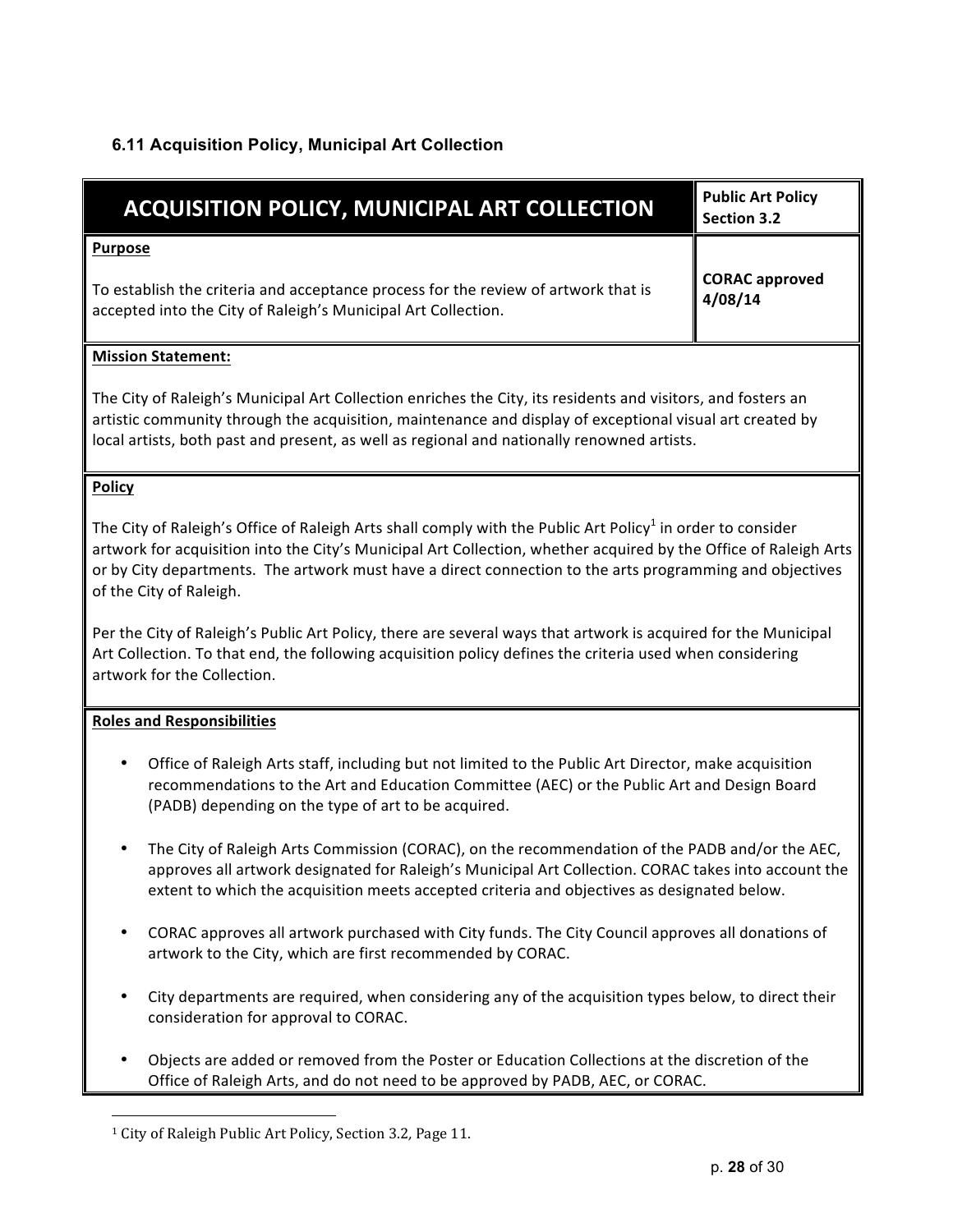#### **Criteria**

Criteria for acquisitions to the Municipal Art Collection include but are not limited to:

- The artwork is relevant to the Collection's mission.
- The artwork is of high aesthetic merit.
- The artwork is of the highest quality materials and construction. Generally, acquisitions should take into consideration durability and relatively low maintenance. The artwork should retain its intended appearance and function over a substantial period of time.
- The artwork has historical or cultural significance, especially for the City of Raleigh and its history.
- Consideration will be given to the presence and number of works by the same artists that are already in the collection.
- The artwork has potential for study and teaching purposes at the City's Art Centers.
- The artwork has clear title and satisfactory provenance.
- The artwork can be preserved within the resources of the Office of Raleigh Arts and the City of Raleigh. Liability associated with the artwork, based on the work's susceptibility to theft, damage and vandalism, and special insurance requirements will be evaluated. No artwork shall be acquired if the City cannot give it proper storage, protection, and preservation.
- The artwork is appropriate in scale, material, form and content for the audience and for the intended destination for the artwork.
- The City can secure exclusive or non-exclusive copyright license on all acquisitions. In general, fair use permits the Collection to carry out its exhibition and education programs, even when it does not hold copyright or non-exclusive license.

#### **Procedure for Municipal Art Collection Acquisitions**

- 1. The artwork under consideration for acquisition is reviewed by the City's Public Art Director.
- 2. Artworks may be added to the Collection by means of gift, bequest, purchase, commission, exchange, or any other transaction by which title to an object passes to the City.
- 3. The AEC reviews all potential acquisitions, with the exception of completed Half-Percent for Art (HPA) public art commissions, prior to presentation to CORAC. The PADB reviews completed HPA public art commissions, and offers recommendations on acceptance into the Collection to CORAC.